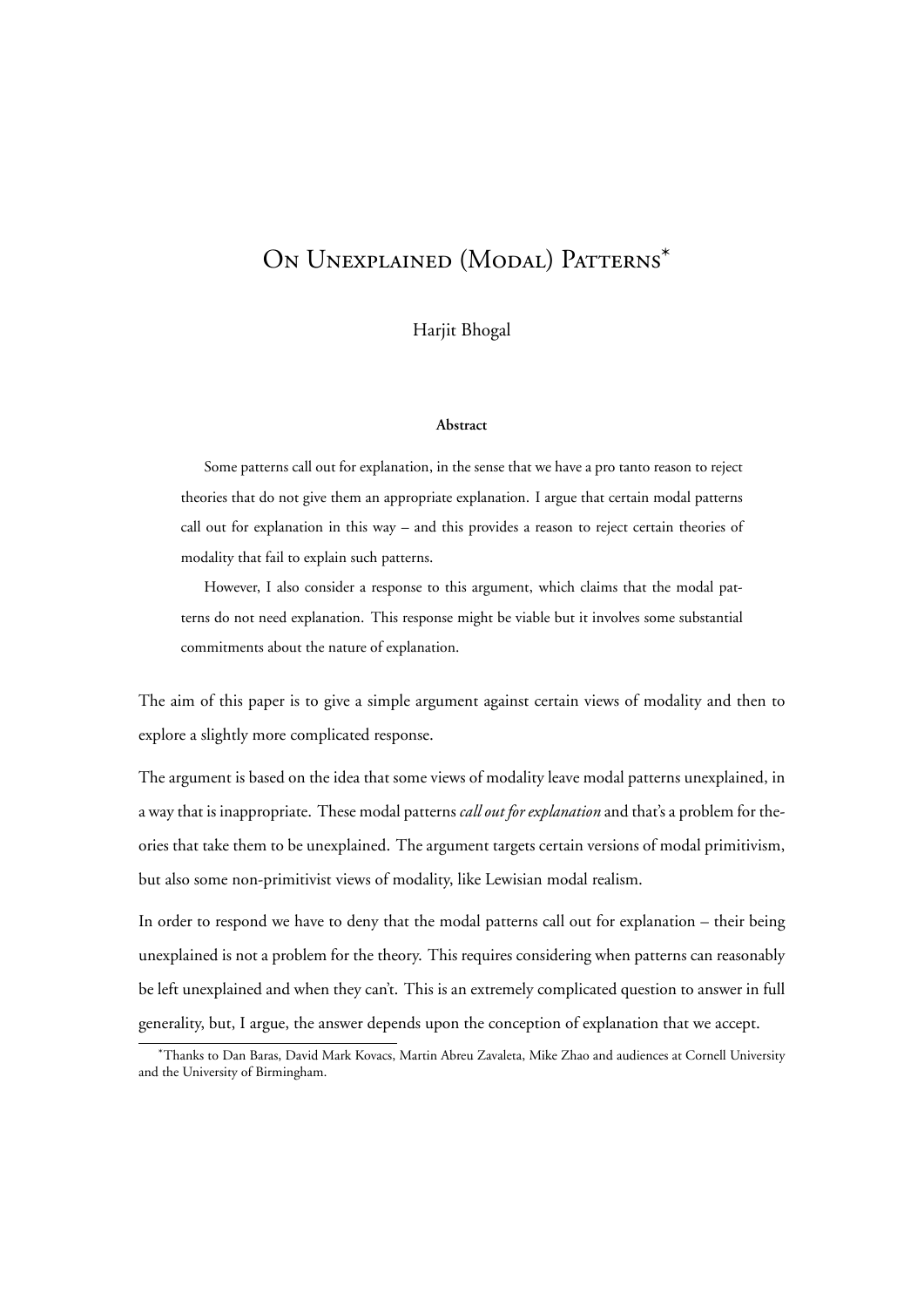In particular, if we accept a *pattern-subsumption* conception of explanation where we explain things by fitting them into more general patterns, then this motivates taking certain patterns as unexplained.

The upshot is that defending those views of modality involves being pushed towards the patternsubsumption conception of explanation. To be clear, I am not arguing that modal primitivism or Lewisian modal realism or any other view that leaves modal patterns unexplained is untenable. Rather, the claim is that defending those views requires some substantial, and controversial, commitments about the nature of explanation. So how you evaluate those views will depend upon how you evaluate the commitments about explanation.

This discussion will raise some analogous issues about when and how non-modal patterns can be left unexplained. This issue is important in the debate over *Humeanism* — roughly, the view that the world, at it's fundamental level, is just a mosaic of events spread out across spacetime with no necessary connections between the events. So, as we go I will discuss these issues with Humeanism in passing. But the focus will be on the modal case.

# **1 Against Unexplained Patterns**

But let's start in a somewhat different place.

Imagine that, over the course of a few months you see, in different locations, three ravens. You notice something interesting — all those ravens are black. You don't know anything about ornithology, so you weren't expecting this. In fact, you weren't expecting anything at all. But now that you've noticed that all these ravens were black you wonder what the explanation is, or whether there is no explanation and it's just a coincidence.

This pattern continues — you keep seeing ravens and they are all black. So now you've seen twenty black ravens. Now, you think, it's unlikely that this is a fluke or a coincidence — there's some explanation here.

Later you (somehow) learn the universal generalization that *all ravens are black*. Now, you think,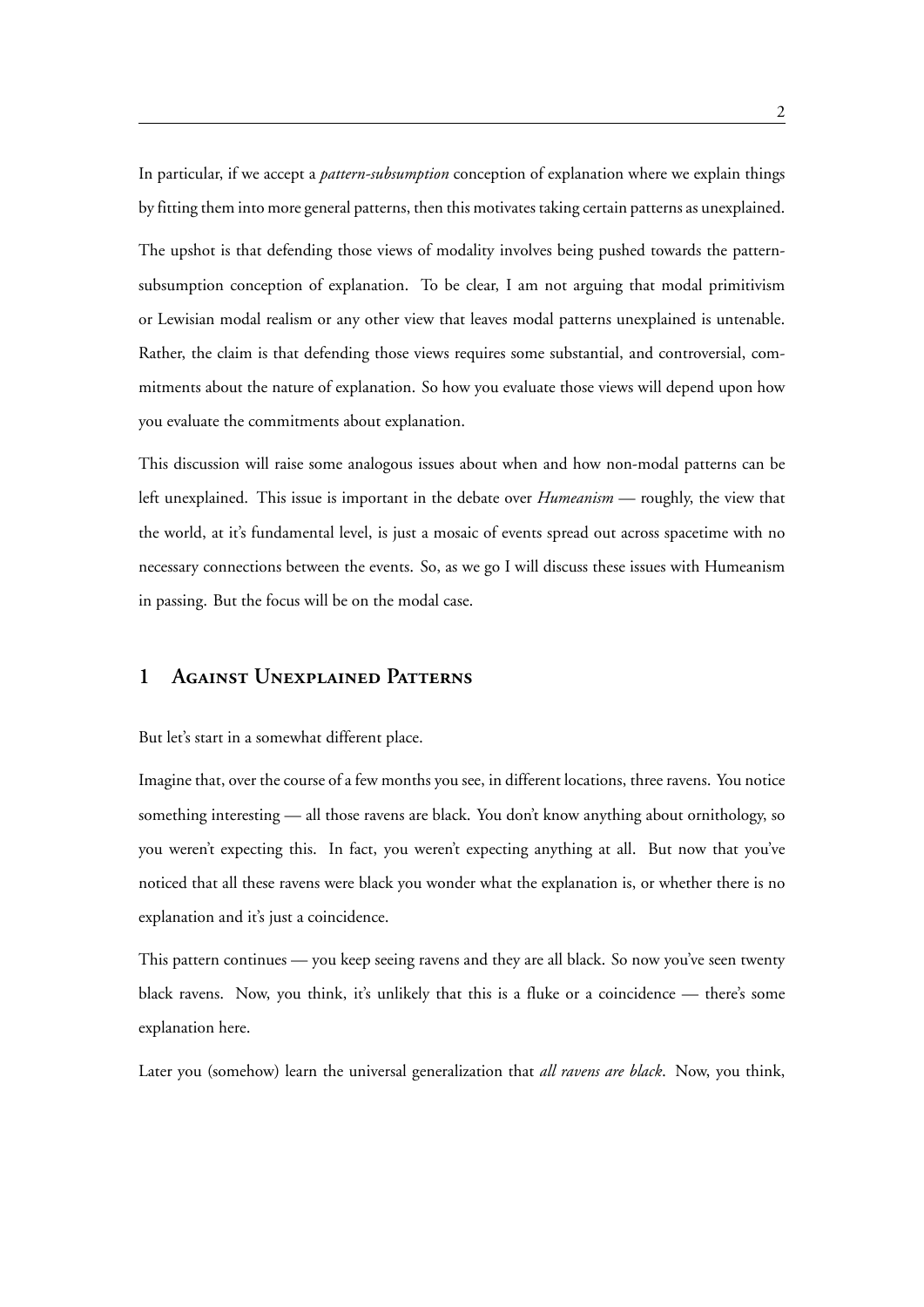surely this can't be a fluke — this pattern really needs explaining. If someone told you that there was no explanation of the universal generalization – that it was just a fluke – you would find it very hard to believe them.

One way to put the point of this story is using the locution of facts 'calling out for explanation'. The pattern of three ravens being black perhaps calls out for explanation. Twenty ravens all being black clearly calls out for explanation. And all ravens being black calls out for explanation *even more*.

### **1.1 Calling out for Explanation**

However, there are a few things I could mean by 'calling out for explanation' so before we discuss the story further we should take some time to clarify this notion.

When I say that twenty ravens being black calls out for explanation I don't mean anything psychological, even though the way that I told the story above might have suggested a psychological reading. I don't, for example, mean that I, or you, or the average person would be *surprised* when they notice the pattern. Neither do I mean anything to do with *curiosity* or whether people are disposed to investigate further. Rather I mean something epistemic. When a fact calls out for explanation it a mark against a theory, or a belief set, that says that the fact is has no explanation. I mean this notion to be graded — a fact can call out for explanation more or less. When a fact calls out for explanation to a large degree then it should count as a significant mark against a theory which says that it is just a fluke. Surprise, or curiosity, may well go along with recognizing a fact that calls out for explanation (and not currently having such an explanation to hand) but they are not what it means to call out for explanation (as I am using the term).

Here are some examples. Consider the tides coming in and out at regular(-ish) intervals. Of course, we know the explanation. But even before the explanation was discovered we should, I think, have thought that there is some explanation — the regularity of the tides is not a fluke or coincidence, even if we had little idea of what the explanation was. Consequently, any theory that says that it really is a fluke seems unlikely – that fact that the theory says that the regularity of the tides is a fluke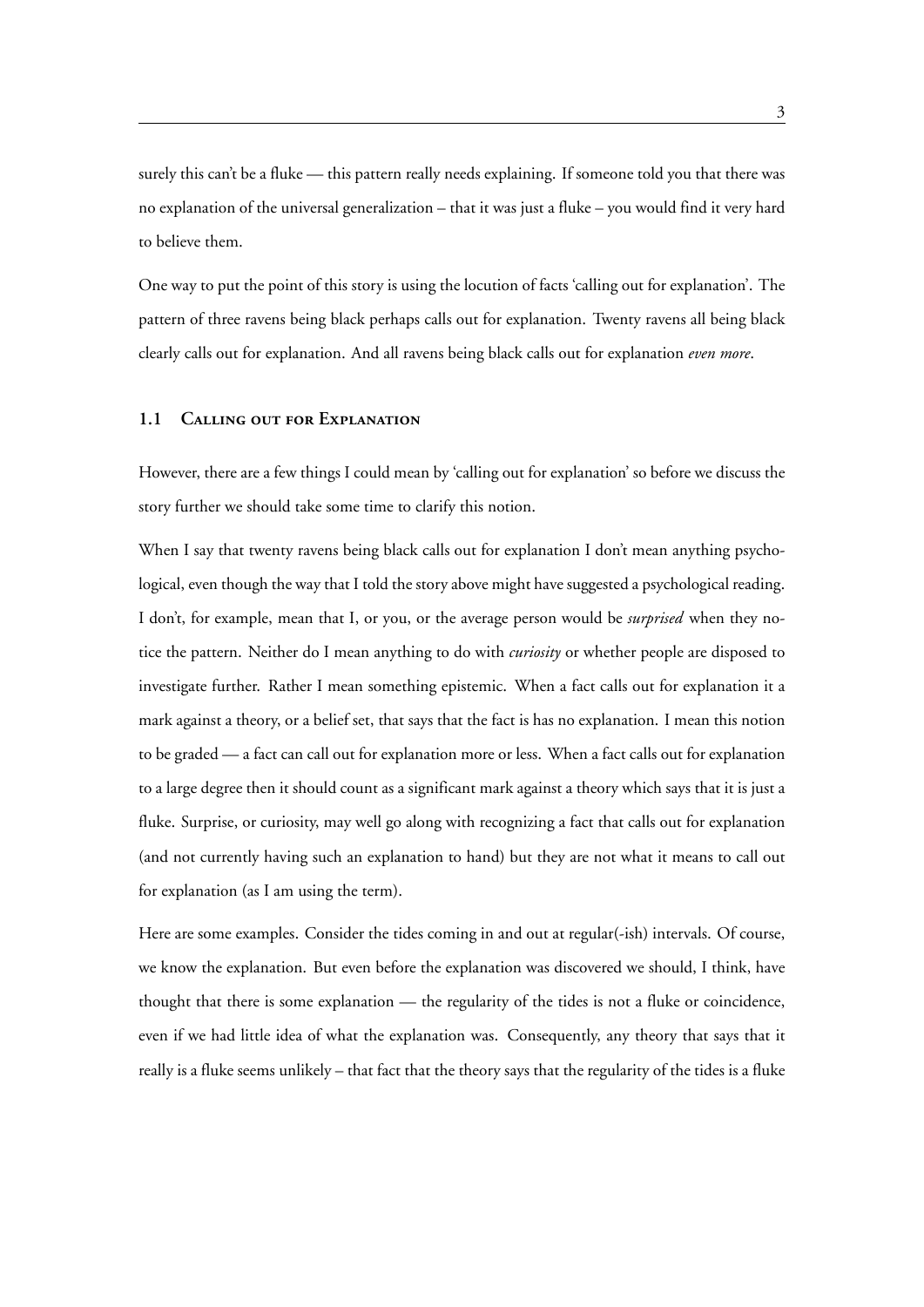is a good reason for us to reject it. That is to say, the regularity of the tides very much calls out for explanation.

Similarly, imagine your friend starts tossing what looks like a regular quarter and it lands heads 50 times in a row. It's certainly not impossible that this is a fluke. Perhaps ultimately, it is a fluke and upon further investigation it will be rational to believe that it's a fluke. But when we see the pattern we should be suspicious of the theory that this is a fair coin tossed normally and the pattern we've observed is a fluke. The coin landing heads 50 times in a row is a mark against the theory. So this regularity calls out for explanation too, but not to the same degree as the tides regularity.

There are plenty of other examples we can give too. Baras (2019, section 2) surveys many uses of the notion of calling out for explanation within philosophy, e.g. the correlation between the mathematical truths and our mathematical beliefs may call out for explanation. And Bhogal (2020) considers some scientific examples, e.g. the fact that every year between 1629 and 1710 more males were born than females in London calls out for explanation. It's easy enough, I think, for the reader to come up with examples of their own.

The coin toss case, though, illustrates how of the notion of calling out for explanation is rather complicated. Any sequence of 50 tosses of a fair coin has the same probability as the fair coin landing heads 50 times in a row  $-1/2^{50}$ . But, your friend tossing the coin and arriving at some random looking sequence — e.g. HHTHTTTHTHTHH...— is not a mark against the theory that that it's a fair coin tossed normally. We are perfectly happy to say that this sequence is a fluke. So, an account of what it is for a fact to call out for explanation would have to say why only one of these patterns of coin tosses calls out for explanation, even though the theory that we currently accept assigns them the same probability.

But, I'm not giving an account of when something calls out for explanation.<sup>1</sup> Rather, I'm going to start by *using* the notion of calling out for explanation. We have, I hope, enough of a grip on the notion to continue. (Later, I'm going to discuss how the account of explanation we hold can

<sup>&</sup>lt;sup>1</sup>At least not here, I explore the issue in other work.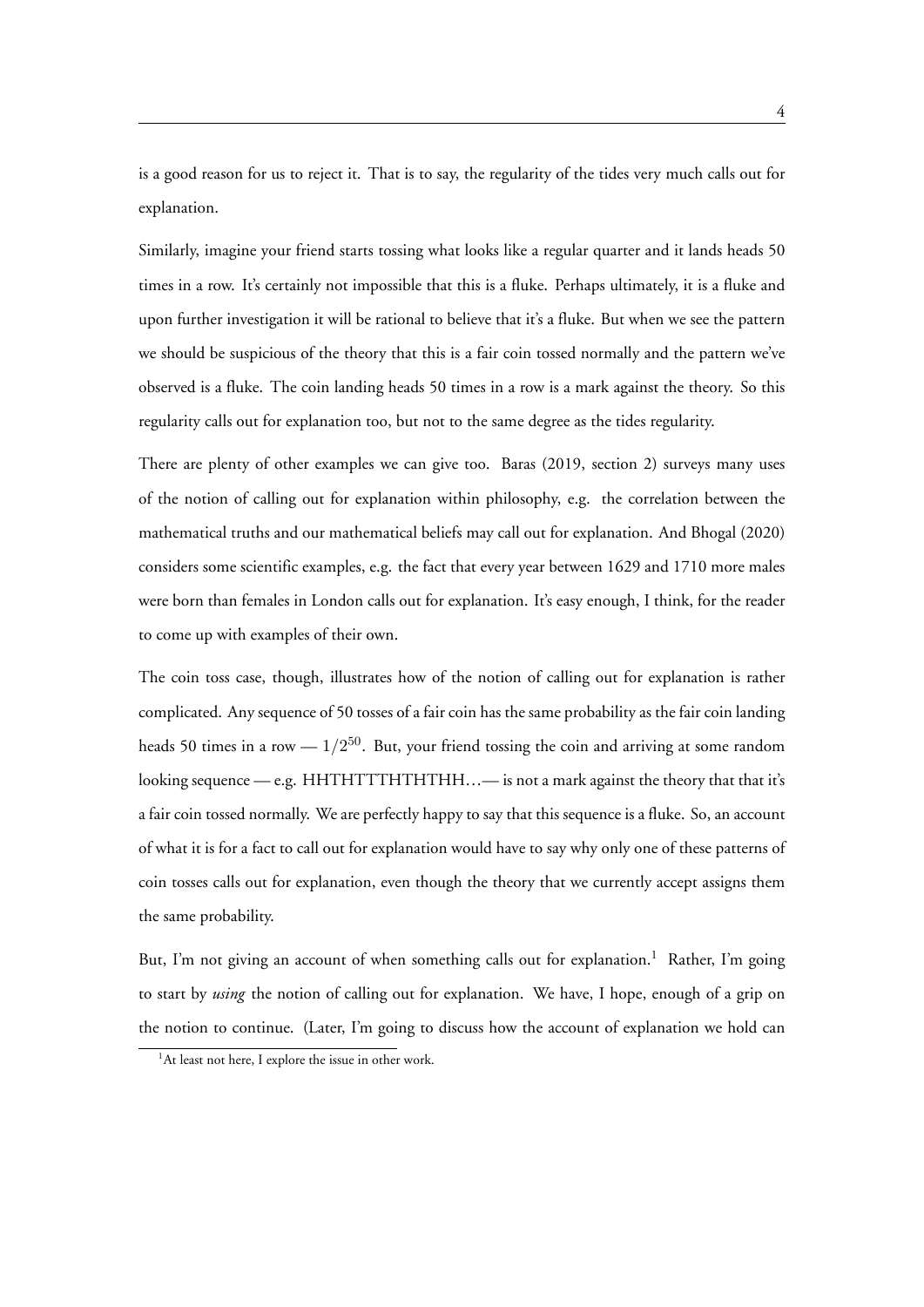affect what calls out for explanation. But again, this doesn't amount to an account of calling out for explanation.)

Here's another complicated issue, one I've been skirting so far. When some fact calls out for explanation what types of explanations are appropriate for answering that call? One natural answer is 'All of them' — any explanation of the fact counts as answering the call for explanation. But there are, perhaps, certain explanations that would not satisfy a call for explanation; ones that would make the fact still seem like a fluke.<sup>2</sup>

For example, consider again the 50 coin tosses landing heads. There is an explanation of why the first landed heads — one that cites the exact microphysical details of how the coin was tossed (the velocity, the spin, etc.) and the physical laws. And there's a similar explanation for the 49 other coin tosses. Perhaps if we conjoin all these explanations that counts as an explanation of the 50 coin tosses all landing heads. But, even in light of this conjunctive explanation the pattern still appears flukish, or coincidental. If the best explanation that a theory could give of the pattern was this type of conjunctive one, then we would still take the pattern to be a mark against that theory. So, this conjunctive explanation doesn't properly answer the call for explanation. (Perhaps, ultimately, this is reason to say that this conjunctive explanation is really no explanation at all.)

Exactly why the conjunctive explanation doesn't properly answer the call for explanation and what features makes something properly answer the call is, again, a difficult issue.<sup>3</sup> But luckily we don't have to address that further here, since the cases that will be relevant to us are ones where there is very clearly no explanation of a certain regularity — not even a conjunctive one.

And there is a further issue that we can skirt in the same way.<sup>4</sup> Is it *scientific* or *metaphysical* explanations that appropriately answer the call for explanation? This, I think, is a rather complicated issue, in part because the distinction between the two types of explanation is not wholly clear. But,

 $^2$ In fact, it's natural to regiment our talk of flukes and coincidences in this way. We can say, in line with Lando (2017) and Bhogal (2020) that coincidences, and flukes, are facts which call out for explanation but where there is no explanation that appropriately answers the call for explanation. This is how I will use those terms going forward.

<sup>&</sup>lt;sup>3</sup>See Lando (2017) and Bhogal (2020) for discussion of this issue.

<sup>&</sup>lt;sup>4</sup>Thanks to a reviewer for discussion of it.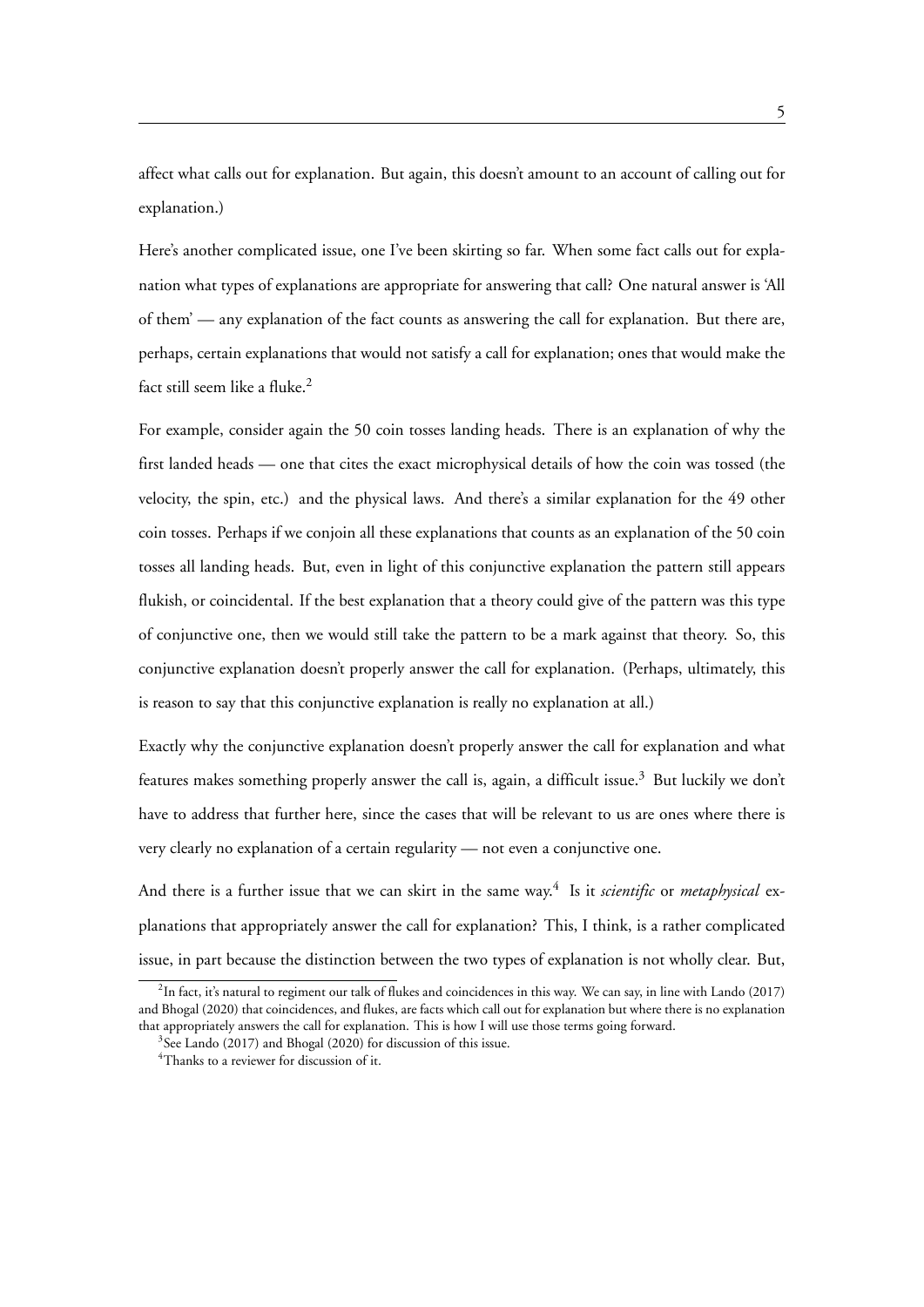the patterns that will be the focus of the argument going forward are neither scientifically, nor metaphysically explained (excluding the purely conjunctive explanations that we just discussed). So this issue can safely be put aside.

#### **1.2 Back to the Ravens**

So now we have this notion of a fact calling out for explanation in hand, we can see the point of the raven story. The pattern of three ravens being black perhaps calls out for explanation. Twenty ravens all being black really clearly calls out for explanation. And all ravens being black calls out for explanation even more — it calls out for explanation so much that any theory that says that there is no explanation, that it is just a fluke, is unacceptable. (To be clear, many theories could be silent on whether there is an explanation of *all ravens are black*. Others could imply that there is an explanation, but not tell us anything about what the explanation is. These theories are not necessarily unacceptable — they don't tell us that the raven pattern is a fluke or coincidence.)

The key point is that *generalizing a pattern makes it call out for explanation more*. Going from three ravens are black to twenty ravens are black to all ravens are black increases the need for explanation.

There is an important concern with this thought though. What about cases like this: 'Consider the following two patterns: (a) all ravens are black, (b) all ravens in Utah are black, but elsewhere in the western US they are white. The pattern in (a) is more general than the pattern in (b), but (b) calls out for an explanation to a greater degree than (a).'<sup>5</sup>

I agree with the judgement that (b) calls out for explanation more than (a). And there is a sense in which (a) is more general than (b), since it applies to all ravens and not just ravens in the western US. But the point I'm making isn't that when a pattern is more general, in this sense, it calls out for explanation more than others that are less general. Rather the point is that one pattern *generalizes* another then it calls out for explanation.

And pattern (a) doesn't seem to be generalization of pattern (b). Pattern (a) doesn't consist in just

<sup>&</sup>lt;sup>5</sup>Thanks to a reviewer for this case.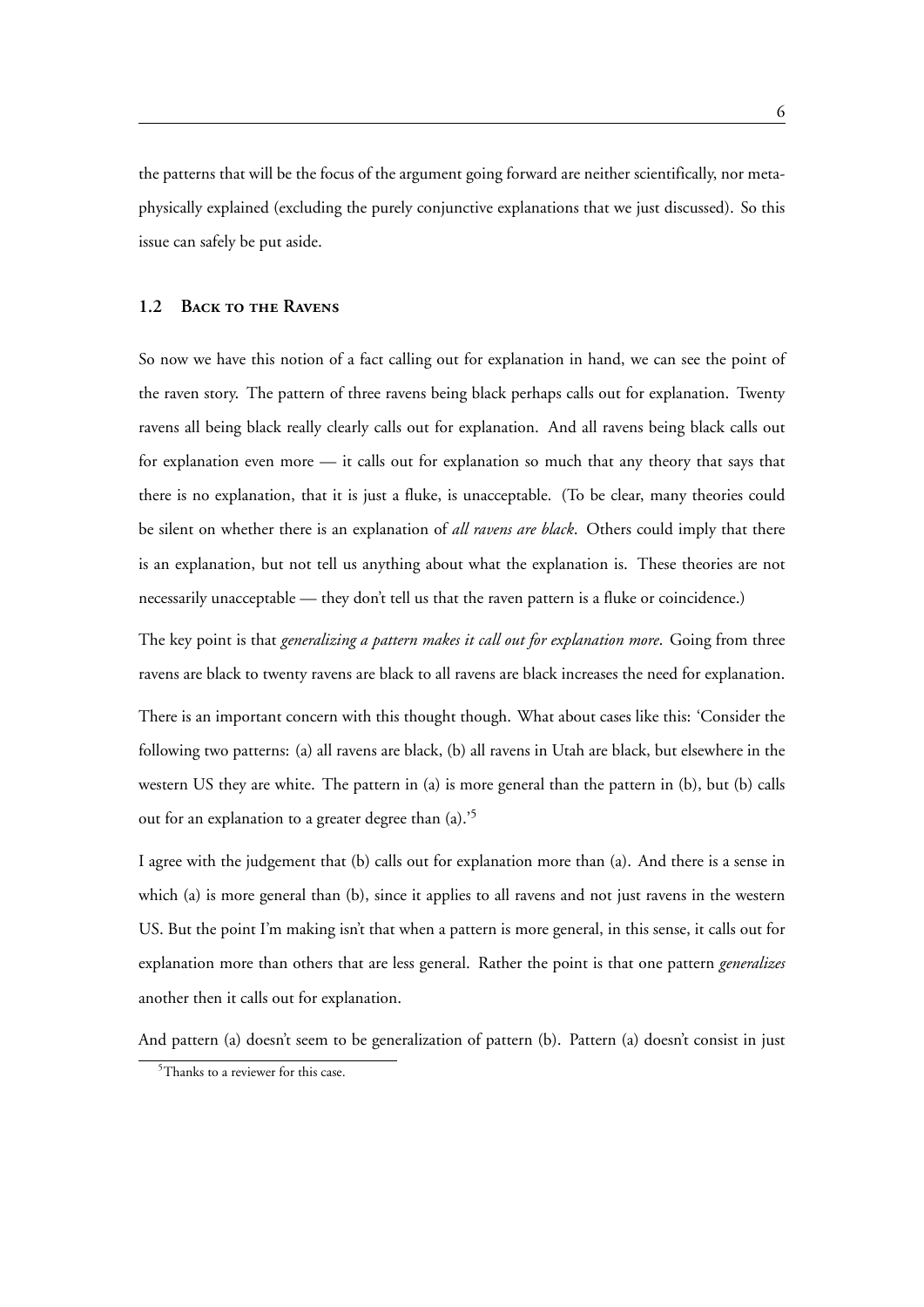taking pattern (b) and adding 'more of the same'. In fact, pattern (a) is inconsistent with pattern (b), and it seems clear that if two patterns are inconsistent with each other then one cannot be a generalization of the other.

So again, the key point is that *generalizing a pattern makes it call out for explanation more*. With that in mind, we can extend the story to the modal case. Some time after you find out that all ravens are black you learn (somehow) that *necessarily, all ravens are black* — that is, you learn that *in all possible worlds, all ravens are black*. (Of course, this isn't actually true, but let's stick with the fiction. We will see some realistic cases soon.) Now, it looks like the pattern is even more general. Not only are all ravens black in this world, but in all other worlds too! And so, it seems, this fact calls out for explanation even more. A theory which says that this fact has no explanation, then, is really unacceptable — even more than the theory which says that all ravens are black has no explanation.

(You might resist here and say that *necessarily, all ravens are black* is not a generalization of *all ravens are black* — it's very different from the way that the twenty raven pattern is more general than the three raven pattern. This is a perfectly reasonable place to resist and I'll consider it in section 2.)

This reasoning is clearly not distinctive to the ravens — we can extend it to pretty much any modal pattern. For example, consider the modal pattern that, necessarily, for all objects, if they have a mass of x kg they do not also have a mass of y kg where x and y are different. (This is an instance of *determinate exclusion* – necessarily an object can only instantiate one determinate of any determinable.) Or, the fact that necessarily, any change in the moral features of a situation go along with changes in the non-moral features of the situation. Or, the fact that necessarily, for all spacetime points *a*, *b*, and *c*, if *a* is *x* meters from *b*, *b* is *y* meters from *c*, and *a* is *z* meters from *c* then  $x + y \ge z$ . (This is a formulation of the *triangle inequality*.)

Such modal patterns call out for explanation in the same way as the raven pattern. If we observe that, in the actual world cases we have seen, changes in the moral status of a situation go along with changes in the physical features of the situation then this pattern needs explaining. The line of argument we have developed suggests that this need for explanation just increases as we see that the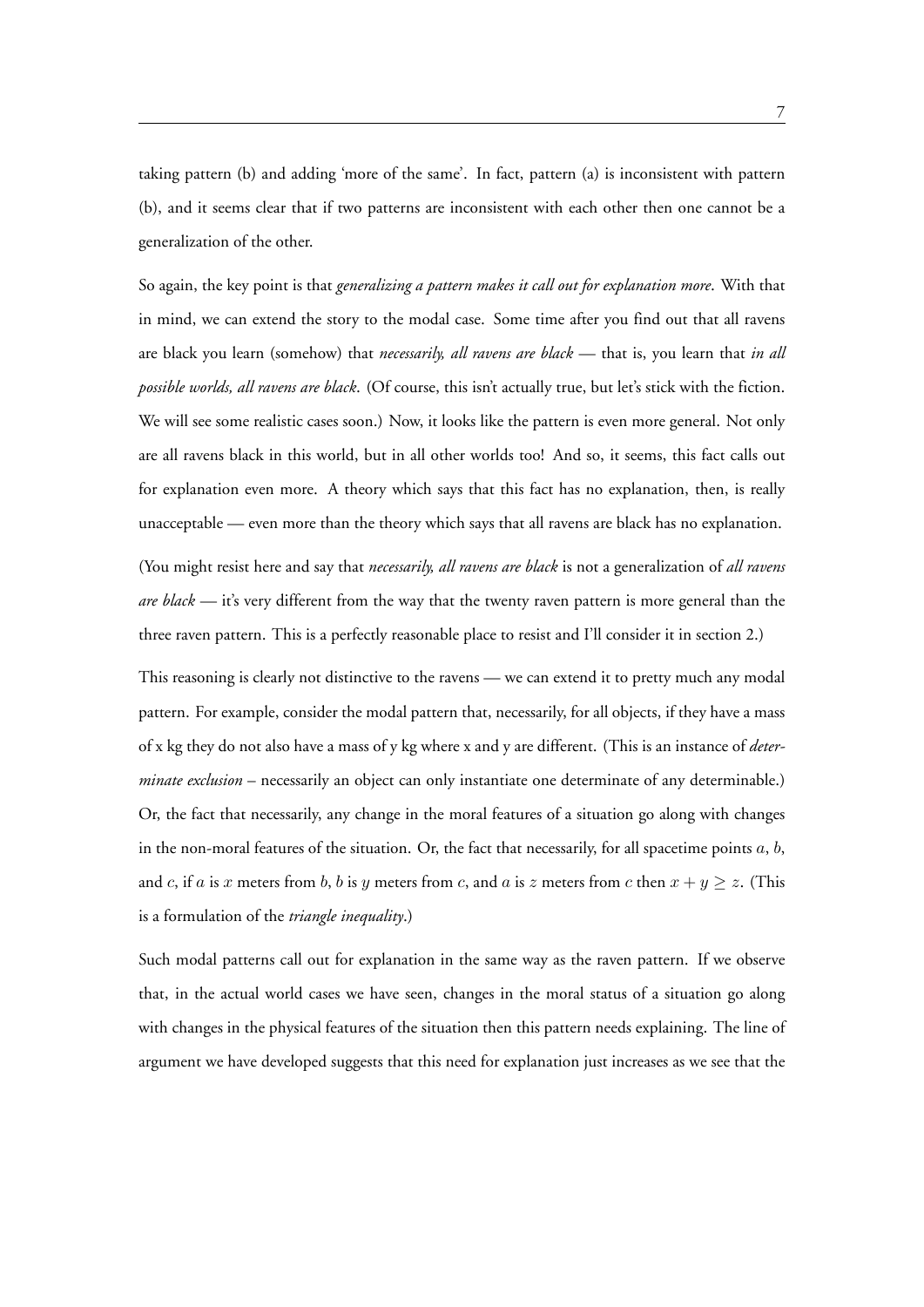pattern generalizes to hold in all possible worlds. So, this is a problem with theories that take such modal patterns as unexplained.<sup>6</sup>

What we have is a very simple argument against taking modal patterns as unexplained. Those patterns call out for explanation and that looks like a problem with theories that say that those patterns are unexplained. But, again, I don't mean to say that this argument is conclusive. Rather, I'm going to consider what commitments a theory has to take on in order to avoid this argument.

### **1.3 Who is Targeted?**

But before that, we need to consider what theories are targeted by this argument? What theories leave modal patterns — like *necessarily, all ravens are black* or *necessarily, for all objects, if they have a mass of x kg they do not also have a mass of y kg where x and y are different* — unexplained?

Most obviously, some versions of modal primitivism — understood as the view that modal notions aren't reduced to non-modal notions — leave some modal regularities unexplained. For example, Wang's (2013) primitivist view takes as basic and unexplained certain regularities about which properties are compatible with each other and which are not — regularities like *necessarily, for all objects, if they have a mass of 5 kg they do not also have a mass of 6 kg*. <sup>7</sup> Other modal primitivist views, e.g. Forbes (1989) and Peacocke (2002) are even more throughgoing about leaving modal patterns unexplained. However, not all versions of modal primitivism are targeted by the argument — for example, Wilsch (2017) develops a primitivist view where every particular modal fact is explained, even though modal notions aren't reduced to the non-modal.

Further, there are views, like that of Armstrong (1989), which aim to reduce modal notions to the

<sup>6</sup>Notice that this type of argument is very different from one that is based on the *Principle of Sufficient Reason*. The rough idea of the PSR is that there are no brute facts – for every fact there is a reason why it holds. The argument here doesn't assume anything like that. Rather, the thought is that *certain* facts particularly need explaining, and that it's a problem with our theories if they imply that they don't have and explanation. (Thanks for a reviewer for discussion here.)

<sup>7</sup>Wang presents her view slightly differently, introducing a 'incompatibility relation' between properties (section 7-8). But, I take it, this relation is merely meant to represent modal patterns like the one just mentioned. If, this is incorrect and the incompatibility relation is posited as an entity in the world that *explains* the modal patterns, then Wang's position isn't one targeted by the section 1 view.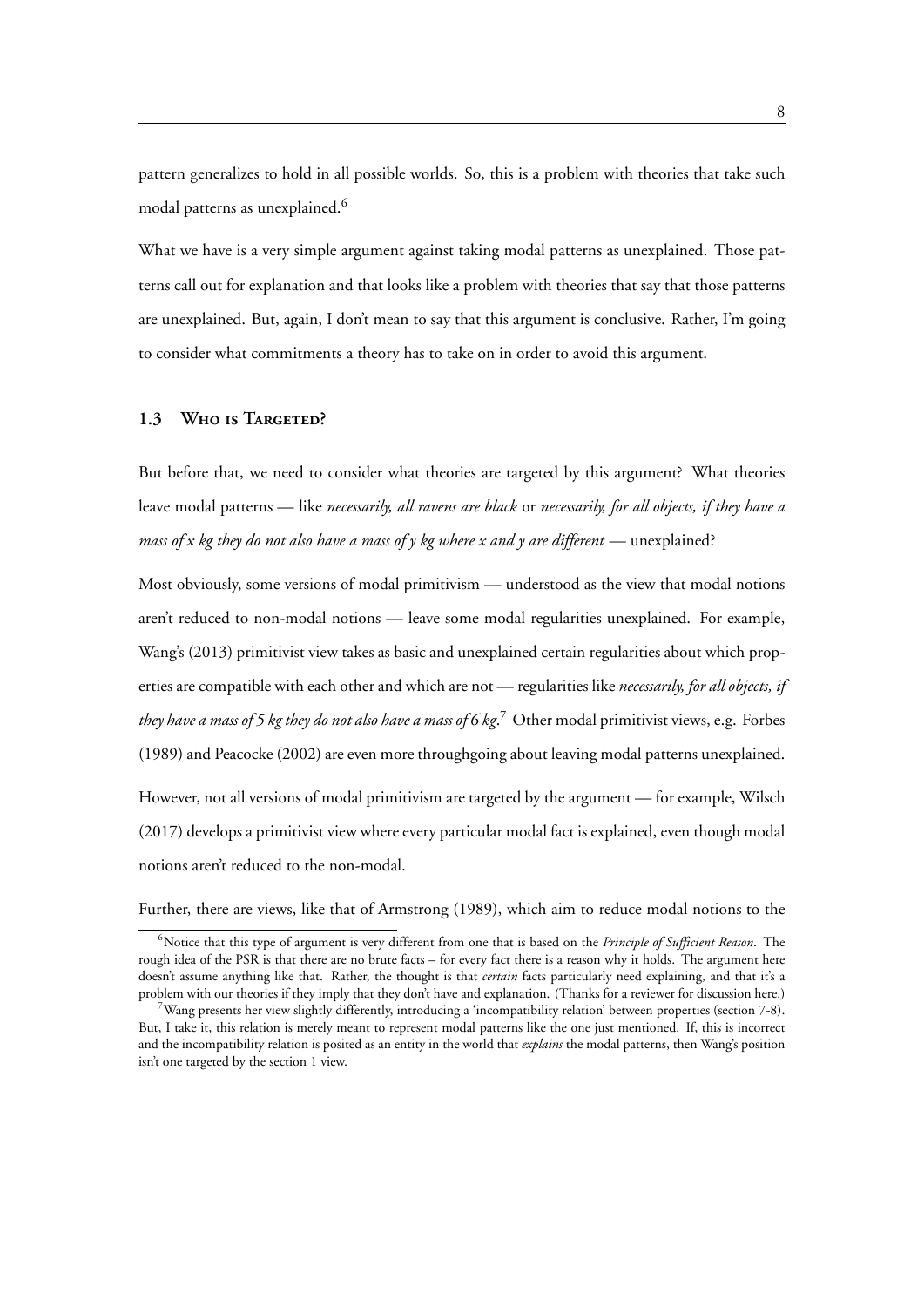non-modal via combinatorial principles – e.g. the principle that any way of recombining the fundamental objects and properties is possible. Such views may also be targeted by this argument, but only to the extent that their view fails to be fully reductive and ends up having to have primitivist components. In particular, Wang argues – developing objections that are discussed in Armstrong (1989, Chapter 6) that are very closely related to the 'color-exclusion problem' that faced Wittgenstein in the Tractatus (1921, 6.375) – that combinatorialism gives an extensionally inadequate account of modality, unless it takes as basic certain principles for how determinable properties can combine (like the necessity of determinate exclusion) and for how spatio-temporal properties relate (like the necessity of the triangle inequality). Taking such modal patterns as unexplained would lead combinatorialism to be targeted by the argument.

But the argument doesn't just target modal primitivism and views with primitivist components. Even views that reduce modal concepts to non-modal ones may leave relevant patterns unexplained. Take, for example, Lewisian modal realism. The view is not primitivist about modal notions — necessity and possibility are defined in terms of the concrete possible worlds. But the patterns across these worlds are not explained — they are taken as basic, since the structure of the possible worlds is taken as basic. So, any regularity across these worlds, like *in all possible worlds all ravens are black* is left unexplained.<sup>8</sup> (For Lewis, these patterns across possible worlds aren't exactly *modal* patterns, since the reduction of modal concepts to possible worlds is supposed to be reduction to the nonmodal. However, this doesn't affect our argument that patterns across possible worlds call out for explanation.)

In fact, any view where the space of possible worlds is taken as basic seems to face the argument in the same way as Lewis's view — regardless of whether those worlds are concrete. For example, views where possible worlds are understood as properties (e.g. Stalnaker (1976)), or state of affairs (e.g.Plantinga (1974)) are targeted by the argument if the structure of, and thus the regularities

<sup>8</sup> Lewis accepts a principle of recombination, the intuitive idea of which is that "patching together parts of different possible worlds yields another possible world" (1986b, pp. 87-88). But this principle doesn't generate the possible worlds — the worlds are just concrete things that are out there — and so it doesn't explain why in all possible worlds all ravens are black.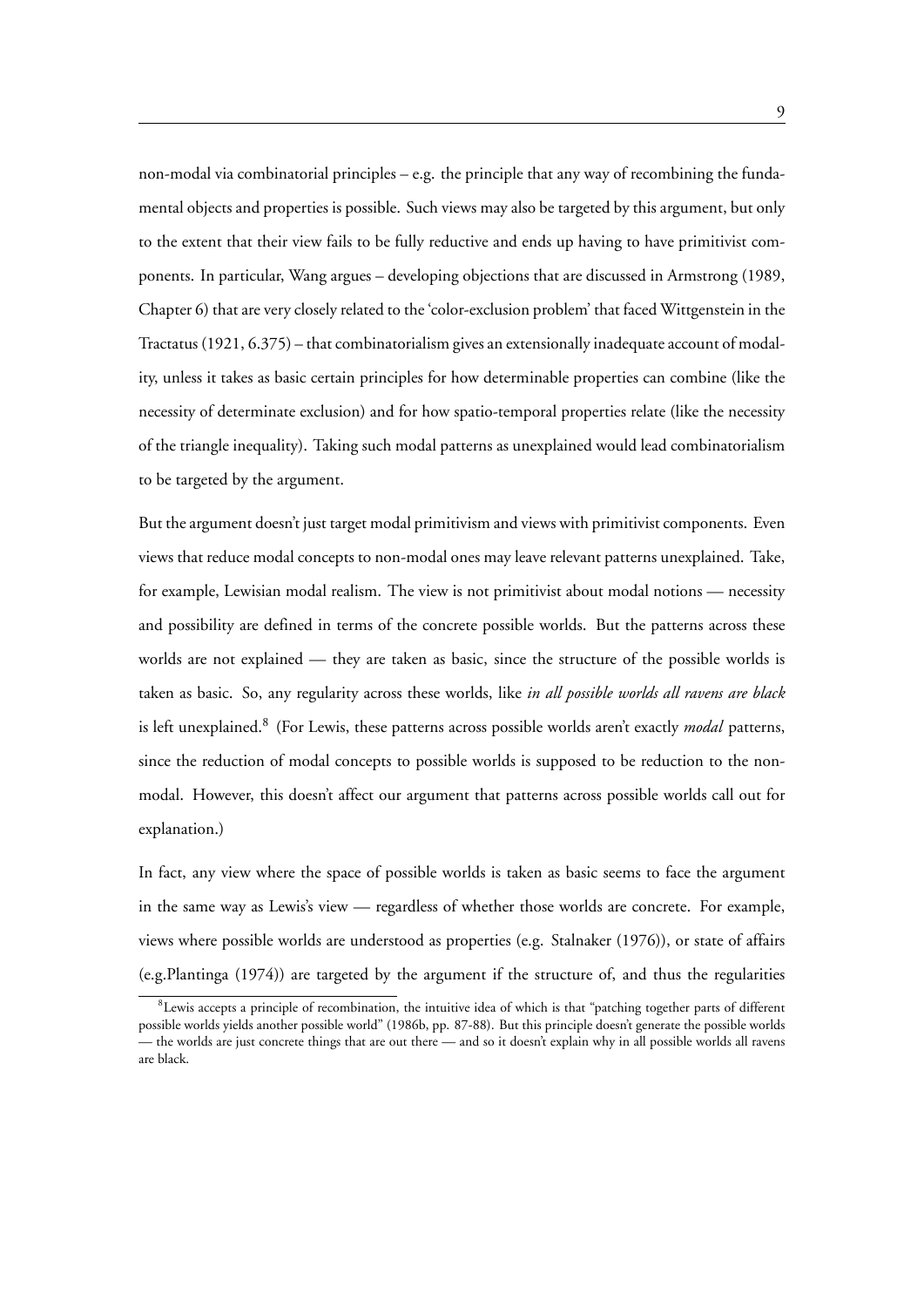across, the possible worlds is left unexplained. Again, on such views facts like *necessarily, all ravens are black* are explained, but this doesn't help with respect to the argument we are discussing, since the explainers of such facts are regularities across possible worlds, like *in all possible worlds all ravens are black*, that are themselves modal patterns that call out for explanation.

So, a variety of views leave at least some modal patterns unexplained and thus are targeted by the argument. What views are not targeted? Well, it's views on which all modal patterns are explained. One class of such views takes modal patterns to be mere symptoms of underlying facts about grounding, essence, metaphysical law, or something similar (see, for example, Schaffer (2009, p. 364), Kim (1993, p. 167), Wilsch (2017, section 3) for expression of this idea). Kit Fine's (1994) view where all modal facts are explained by facts about essence is an example of this class. As is the Wilsch (2017) view mentioned earlier.

But this is not the only class of views that take all modal patterns to be explained. Modal patterns could perhaps be explained by facts about conventions. For example, Ted Sider's (2011, Chapter 12) view is naturally interpreted as one where facts about convention are part of the explanation of why certain facts hold in all possible worlds. The fact that necessarily  $2 + 2 = 4$  is explained by whatever makes  $2 + 2 = 4$  in the actual world, in combination with facts about convention that make it the case that  $2+2=4$  is the kind of fact that we take to necessary, if it is true. Alternatively modal patterns could be explained in terms of facts about dispositions (e.g. Ellis (2007); Mumford (2004); Vetter (2015)). I'm not going to survey all the options here. But, again, the key point is that the argument developed is an argument against any view which leaves some modal patterns as unexplained.

A natural concern, at this point, is that although views that leave some modal patterns unexplained are targeted by my argument perhaps a very closely related argument targets other views. For example, I said that views which take modal patterns to be mere symptoms of underlying facts about grounding, essence or metaphysical law are not targeted by this argument. But surely those views also leave certain general patterns unexplained. For example, an essence-based view will leave certain patterns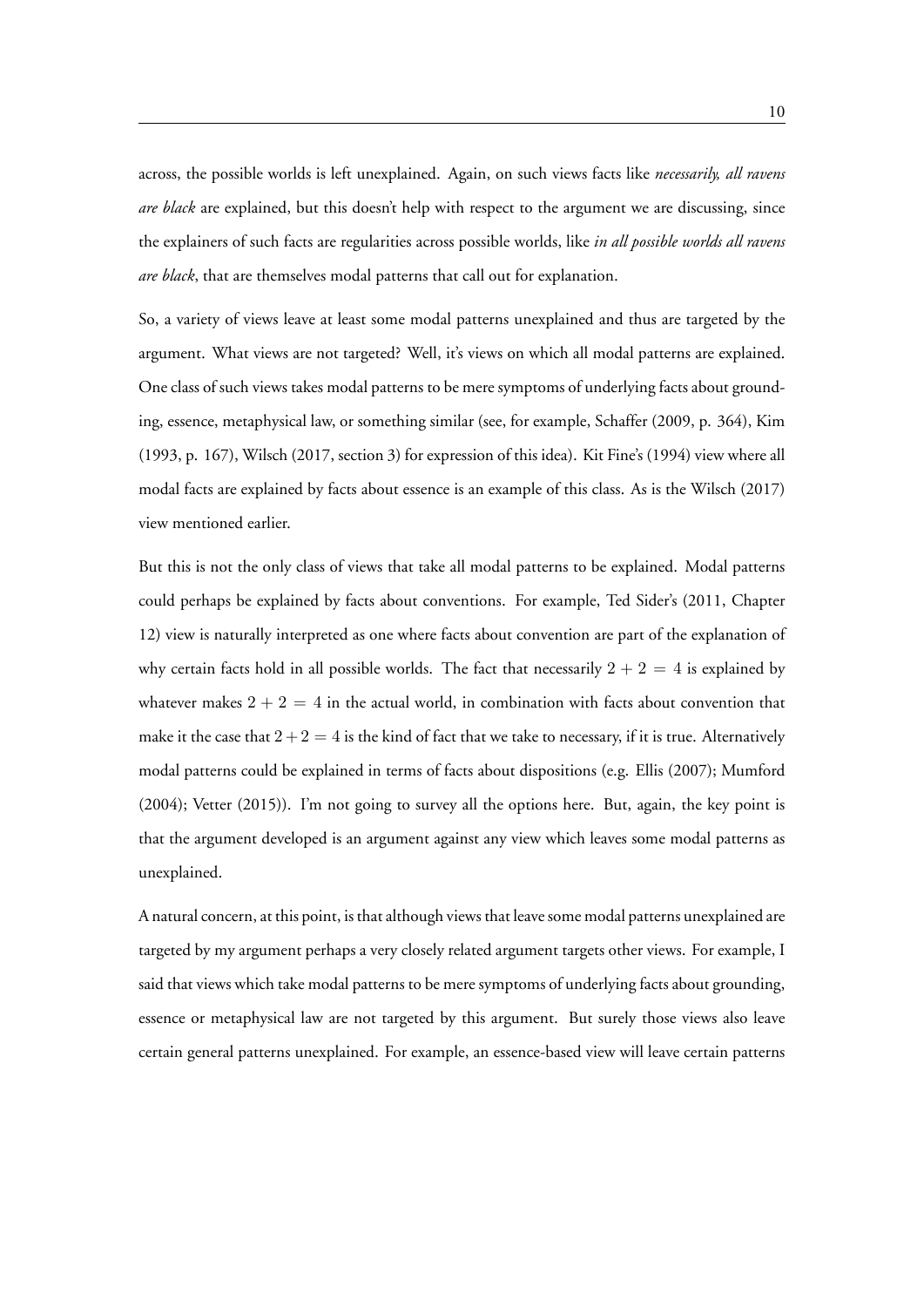of essence-facts unexplained. And don't such patterns call out for explanation as well?<sup>9</sup>

If this is the case then views which leave modal patterns unexplained are targeted by my argument but that's not really a reason to favor essence-based views.

This is an important point. The response will have to wait though. The key idea that we will explore in section 3 and onwards will be that there is a way to argue that certain general patterns do not call out for explanation, depending on the theory of explanation that we accept. This will motivate a response to this concern. We will return to this point then.

#### **1.4 Humeanism and Unexplained Patterns**

One final thing about this argument before we consider responses. We can see this argument as closely related to a classic argument against *Humeanism*. Formulating Humeanism precisely is somewhat complicated, but for our purposes we can take it to be the view that the view that the world, at it's fundamental level, is just a mosaic of events spread out across spacetime with no necessary connections between the events. This mosaic of events is basic and unexplained. So, it seems, certain basic regularities in the mosaic – for example, the fact that in all interactions energy is conserved – look like they are unexplained. Consequently, Humeanism takes those regularities to be a 'cosmic coincidence' (Foster, 1982; Strawson, 1989).

Clearly, the argument I have given is similar in spirit, though I have formulated the argument using the notion of facts 'calling out for explanation' and I have applied this idea to modal patterns. There's a lot to say about this argument against Humeanism, in particular, some deny that Humeanism does leave those regularities unexplained, though I'm not going to discuss it in detail here. But it will be useful to keep the analogy with the Humean argument in mind, since it will come up again later.<sup>10</sup>

<sup>&</sup>lt;sup>9</sup>Thanks to a reviewer for raising this point.

<sup>&</sup>lt;sup>10</sup>I'm using the term 'Humeanism' to refer to a view about the nature of the actual world. Sometimes the term is used to describe certain views of modality – but there isn't a lot of consistency in how it's used and how it relates to the non-modal version of Humeanism. So I'm not going to use 'Humeanism' to describe any views about modality, and I don't think we should there to be any simple analogies between views of modality that might be describes as Humean and Humeanism about the actual world.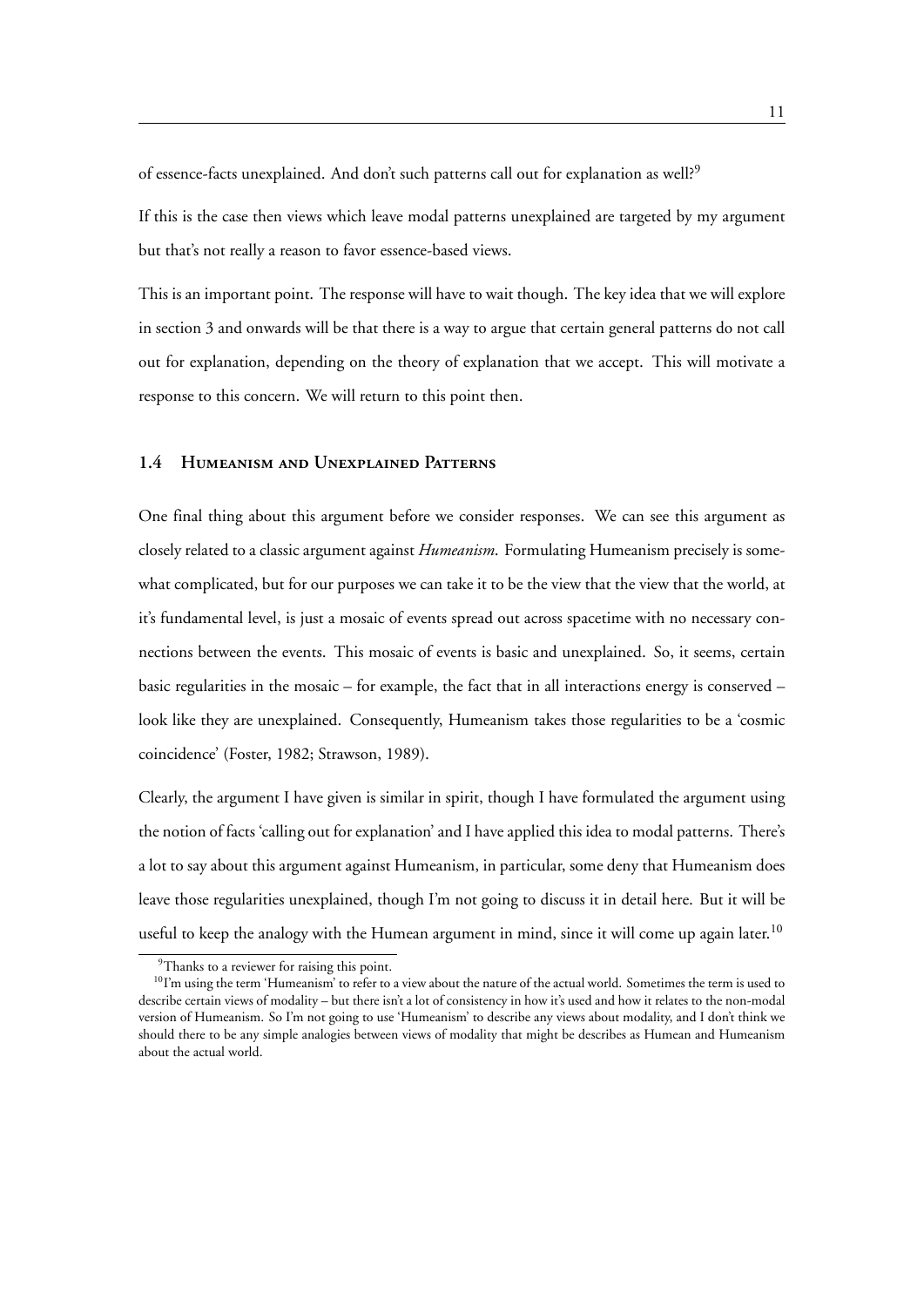# **2 Generalizing to the Modal**

Here is a natural response to the argument developed in the last section: Sure, generalizing a pattern makes it call out for explanation more — all ravens being black calls out for explanation more than twenty ravens being black — but that idea doesn't apply to the modal patterns, since modal regularities are not, in any sense, a generalization of non-modal regularities. It's not the case, for example, that *necessarily all ravens are black* is a generalization of *all ravens are black*. So it's wrong to think that *necessarily all ravens are black* calls out for explanation more than *all ravens are black*.

This, I think, isn't the right thing for Lewisian modal realists to say, but for defenders of some other views of modality it's a perfectly reasonable line of thought. Why isn't it the right thing for modal realists to say? Because, on the Lewisian view, other possible worlds are just the same type of thing as the actual world. Patterns across possible worlds are almost identical in nature to patterns within worlds — they are patterns in the concrete stuff that is out there. So it's very natural for the Lewisian to think of modal patterns as generalizations of non-modal patterns – they are just more of the same. But if you are not a modal realist then you may think that modal regularities are just a different type of thing to actual world regularities. And if this is right then perhaps it doesn't make sense to think

of one as a generalization of the other.

However, this response doesn't seem to fully solve the problem. Saying that in all possible worlds all ravens are black is not a generalization of all ravens are black allows us to deny part of the argument of the last section — we can deny that the modal pattern is more in need of explanation than the actual world pattern.

But merely denying this isn't a satisfactory response. Notice that the actual world pattern, that all ravens are black, *still calls out for explanation* — it's substantial mark against any theory which says that it doesn't have an explanation. If the modal pattern calls out for explanation *to the same degree* as the actual world pattern that's still a major problem for views that say that this, and other, modal patterns are unexplained.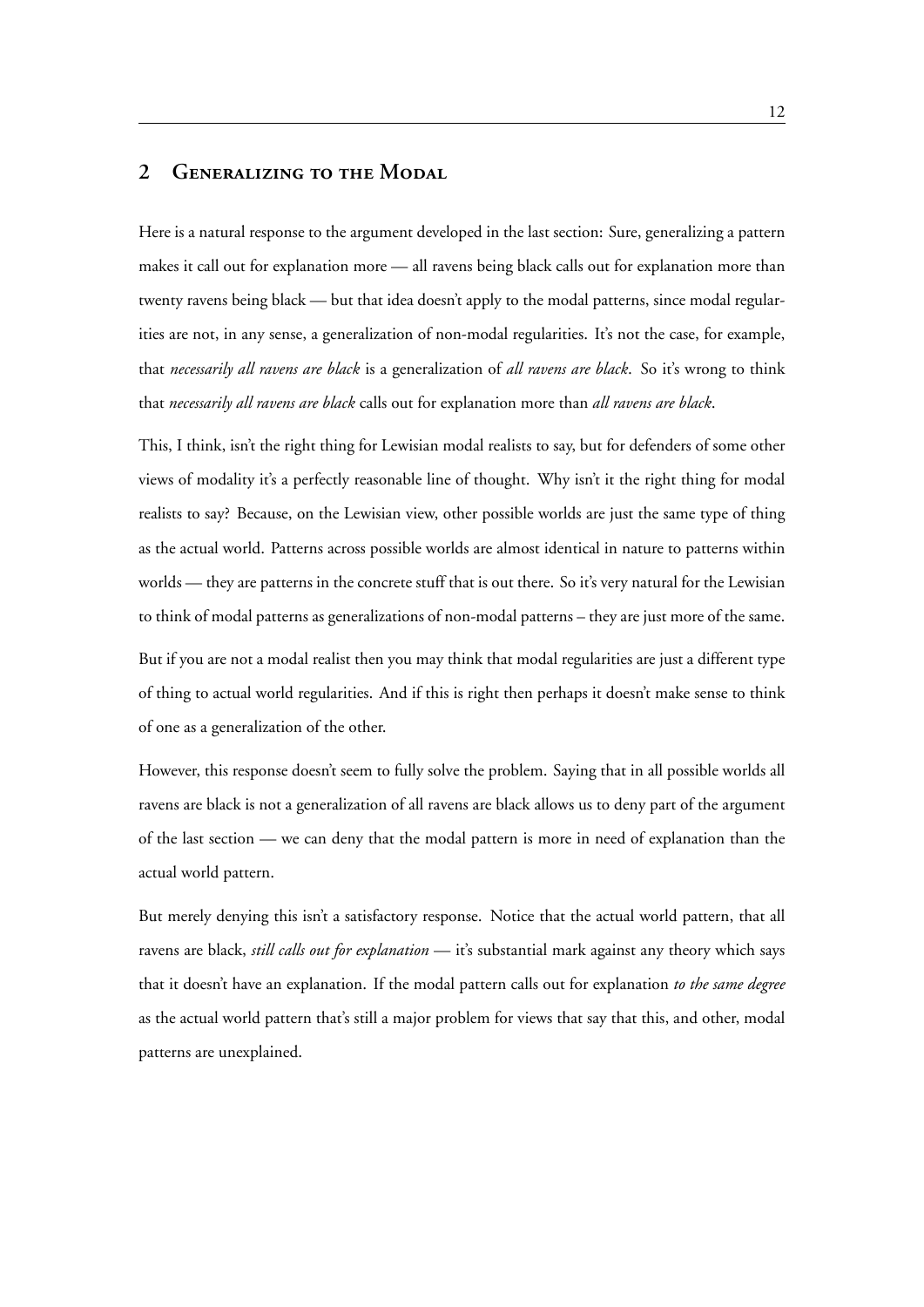It's important to be clear about the dialectic here – in particular, a concession is being made. Originally we argued that modal patterns call out for explanation more than the corresponding actual world pattern. However, on many views of modality it seems difficult to make that case. But, we can still give a powerful argument against unexplained modal patterns by appealing to the premise that the modal patterns call out for explanation at least as much as the corresponding actual world patterns.

So, certain modal views could reasonably deny that modal patterns are generalizations of actual world patterns. But this, on its own, doesn't help us see why modal patterns don't call out for explanation. If we want to defend those views, we need some way to say that the modal patterns call out for explanation *less* than the actual world patterns, or, alternatively, that neither the actual world patterns nor the modal pattern call out for explanation.

In the next section I'm going to explore a response which does argue that modal patterns call out for explanation less than the corresponding actual world patterns.

## **3 Patterns that are Appropriately Unexplained**

They key idea of this response is that sometimes, in special cases, generalizing a pattern actually leads to it being *less* in need of explanation. If this idea is developed properly then it could allow us to capture the obvious truth that observing 20 ravens all being black does call out for explanation, while saying that *necessarily, all ravens are black* doesn't call out for explanation and so can appropriately be taken as unexplained.

This response isn't an easy one though. It involves some substantial commitments about the nature of explanation. To see how this response works let's take a step back for a second and consider a couple of different ways that you might think about explanation.

We can, in a very rough and unnuanced way, place most of the accounts of explanation into one of two categories. The first, and most populous, category is made up of views which say that to explain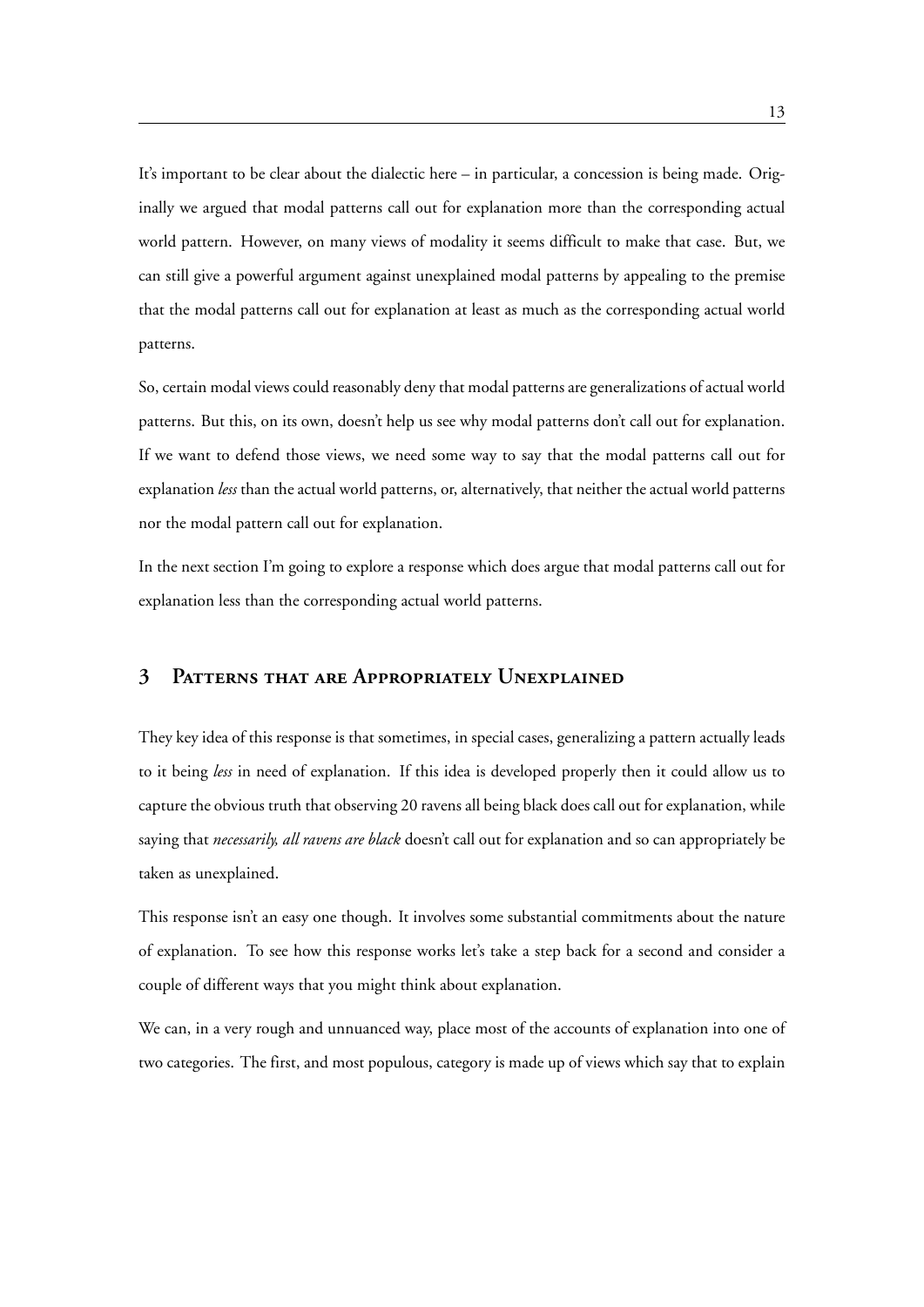something we show what that thing *depends upon*. Causal accounts of explanation are obviously of this form. To explain an event we might cite the causes of the event, doing this shows what the event in question depends upon (e.g.Woodward (2003), Strevens (2008)). But also law-based explanations, as given by people who believe laws govern particular events, have this form. It is common to think that laws, for example the law that F=MA, govern their instances and hence the law can explain the instances (see the discussion in Beebee (2000a) although she rejects the governing conception). Governing seems to be a species of dependence, and so this type of explanation fits into this category. Similarly, the influential 'mechanistic' approach to scientific explanation is based on the idea that explaining a phenomenon involves showing what mechanisms 'give rise to' the phenomenon (e.g. Machamer et al., 2000; Craver, 2006). This 'giving rise to' relation seems to be a species of dependence relation. Plenty of other types of explanation are driven by a dependence intuition.

The other category, a small but forceful undercurrent in contemporary discussions of explanation, consists in views which take explanation to involve *pattern-subsumption* – fitting the event in question into a *larger pattern*. Unificationist views of scientific explanation, like those given by Kitcher (1981) and Friedman (1974), fit into this category. As does Hempel's version of the D-N account (at least on some interpretations), where he takes explanations to show how something follows from the laws, but where laws are merely general patterns. (In fact in some moods, e.g. Hempel (1965, p.488), he explicitly commits to a pattern-subsumption conception.)

And perhaps law-based explanations given by Humeans about laws of nature fit into this category too. The Humean takes laws to reduce to the patterns in the mosaic of events. Consequently, when those laws explain particular facts that's naturally interpreted in a pattern-subsumptionist way (see, for example, Loewer (1996, p.113), Bhogal (2021, section 2.1)).<sup>11</sup>

Notice that this distinction between dependence-based and pattern-subsumption explanation doesn't

 $11$ Of course, there is much more to say about this issue. It's controversial whether Humean law-based explanation explains via pattern-subsumption. And some Humeans, like for example,Lewis (1986a), give accounts of explanation where the laws don't play a central explanatory role. But since Humeanism isn't the main focus I'm not going to discuss these issues further.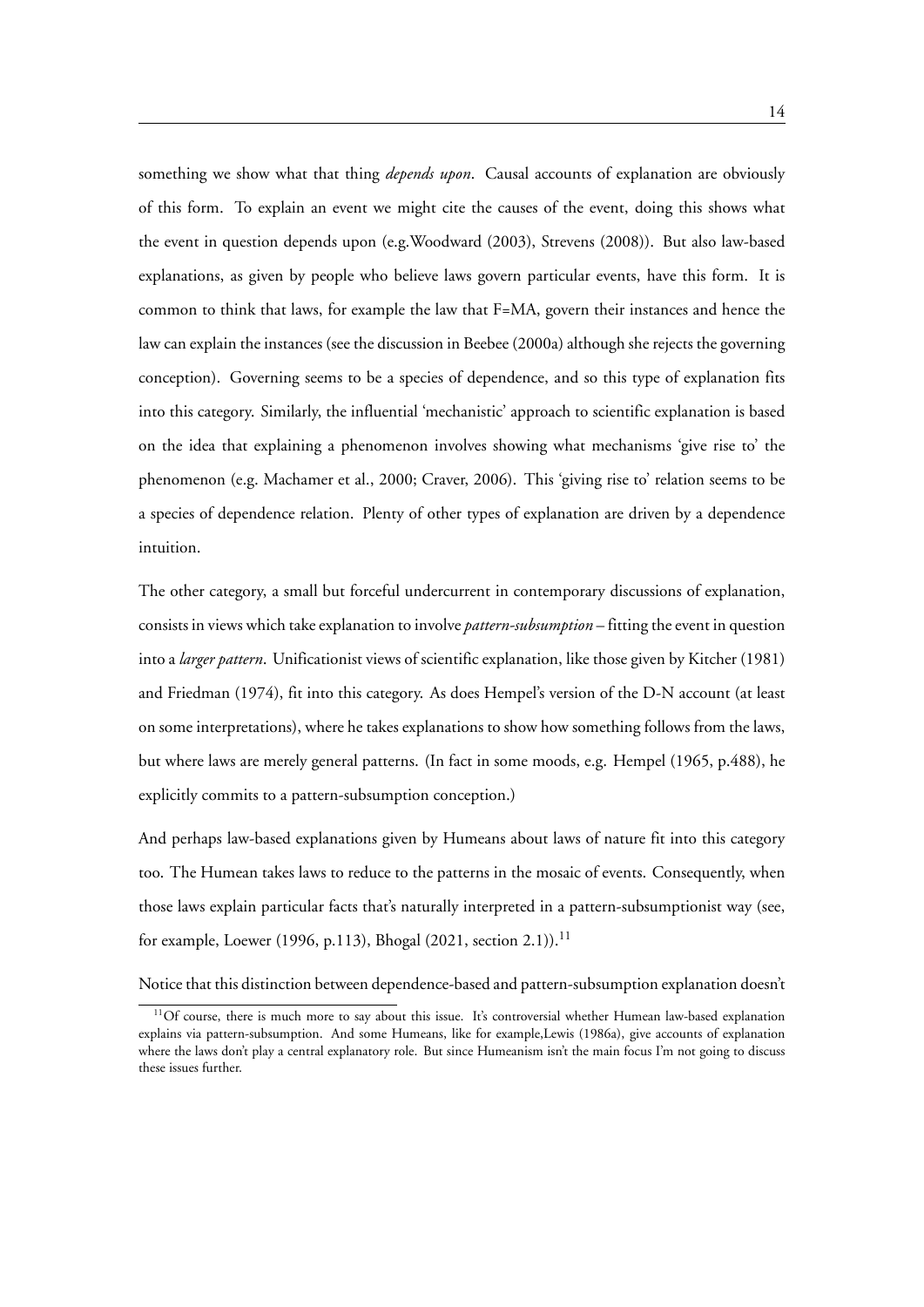merely apply to 'scientific' explanation but also to 'metaphysical' explanation. Standard stories about grounding explanation, for example, are clearly a species of dependence-based explanation, but there are also pattern subsumption approaches to metaphysical explanation. (See, for example, Kovacs (2020). And perhaps views that reduce grounding to facts about actual world patterns should be understood in a pattern-subsumption way too (see Sider (2020) for discussion).<sup>12</sup>

There's a lot more to be said about the pattern-subsumption approach. In particular, a good patternsubsumption theory will not say that fitting things into *any* more general pattern is explanatory. There will have to be constraints on what general patterns are relevant. But, these details won't matter for our ends.

How does this distinction between dependence and pattern-subsumption conceptions of explanation help respond to the argument of section 1 though? The idea is that these two conceptions of explanation motivate different explanatory starting points — there are different facts that are taken as appropriately unexplained.

Start with the dependence approach, and take a particularly simple version of the approach. Imagine that we believe in primitive laws of nature (for example, along the lines of Maudlin (2007, ch. 1)) and our theory of scientific explanation is based on those laws — we explain by showing how something follows from the laws. Then it is natural for us to say that the laws, or at least the fundamental laws, have a different explanatory status from other facts. They are our explanatory starting points — they are the things doing the explaining and are not themselves explained. It's not problematic, one might think, that these laws are not explained — there's no coincidence, or anything like that here — rather these fundamental laws are appropriate starting points and are just not in need of explanation.

That is to say, the fundamental laws, on this approach, don't call out for explanation. As we noted earlier, if your friend tosses a coin and it lands heads 50 times in a row that calls out for explanation. And certainly if it happens 1000 times in a row it really calls out for explanation — we should think that there must be an explanation of this, that any theory that says that is no explanation

<sup>&</sup>lt;sup>12</sup>Thanks to a reviewer for discussion here.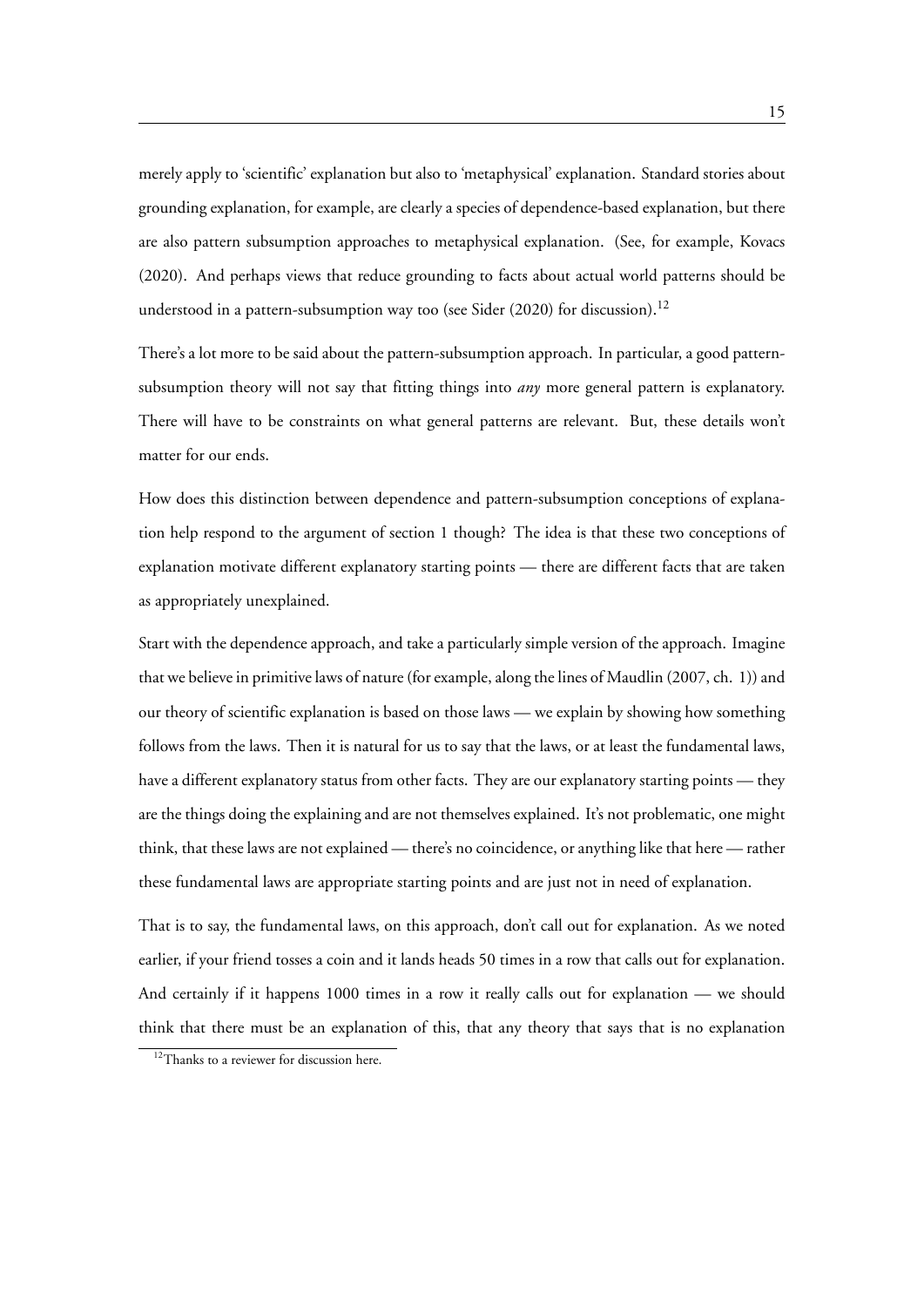is very implausible. But, we should react very differently, I take it, if someone holding the above conception of explanation told us that it's a primitive law that F=MA. That law doesn't call out for explanation in the same way — it's not being explained doesn't make the theory very implausible. Rather, it's the type of thing that is appropriately unexplained, given the conception of explanation.

More generally, the thought is that the conception of explanation we hold motivates taking certain things as first explainers — those first explainers are appropriately unexplained and don't call out for explanation.

But now, this has implications for what the pattern-subsumptionist can take as appropriately unexplained. The pattern-subsumptionist thinks that explaining a fact involves fitting it into a more general pattern. But, of course, this procedure has to come to an end somewhere. There will be patterns that are the *most* general patterns — those that cannot be fit into any more general pattern. For the pattern-subsumptionist these most general patterns will be unexplained.

And further, given this conception of explanation it seems appropriate that the most general patterns are unexplained. If what explanation is about is fitting things into more general patterns then *of course* the most general patterns of the world will be unexplained. So, we might think, given the patternsubsumption conception of explanation, it's not a mark against a theory if it leaves the most general patterns of the world unexplained — in just the same way as, given the version of the dependence view of explanation just discussed, it's not a mark against a theory if it leaves some fundamental laws as unexplained. So, on this view, the most general patterns of the world don't call out for explanation.

If this is right then sometimes generalizing a pattern reduces how much the pattern calls out for explanation. If we generalize a pattern so far that it becomes one of the most general patterns of the world then that leads to it being not in need of explanation. Of course, the pattern in our main example, that all ravens are black — is obviously not one of the most general patterns of the world. A more plausible example might be *in every physical interaction energy is conserved*. A pattern-subsumptionist could plausibly say that such a pattern doesn't call out for explanation — it is appropriately unexplained.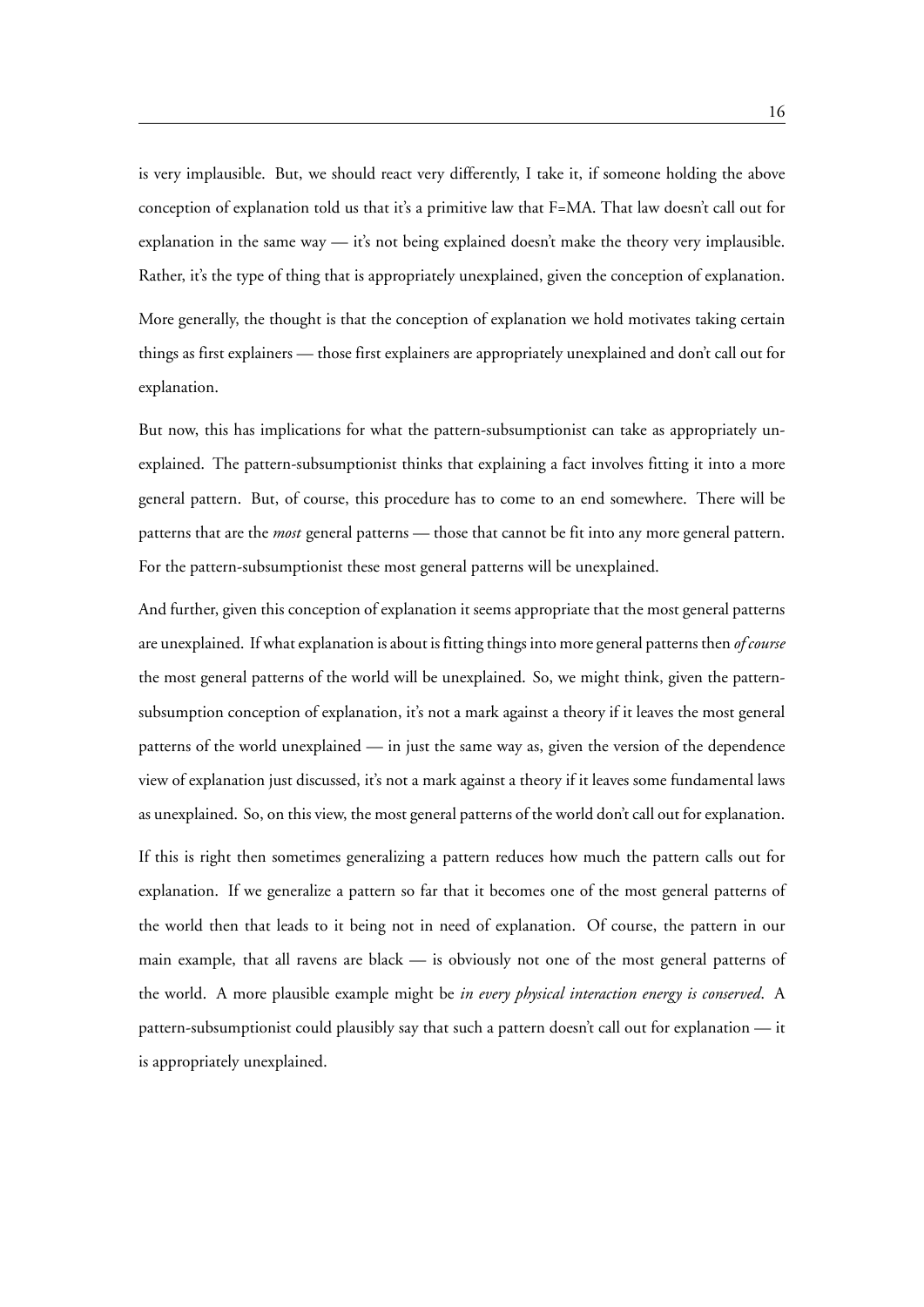This kind of idea, I think, leads to a way that the Humean could respond to the objection that they take some of the regularities of the world as unexplained.<sup>13</sup> But, our focus is on the modal case, not on Humeanism.

And it's fairly easy to see how to adapt this strategy to to respond to the section 1 argument against views that take modal patterns as unexplained. The idea is that if we accept a kind of modal patternsubsumptionism — that is, if we can explain facts by fitting them in to more general modal patterns — then that motivates taking the most general modal patterns as unexplained starting points. Those general modal patterns don't call out for explanation and so theories which do not explain them may well be acceptable.

For example, we might think that one of the most general modal patterns is that *necessarily, nothing can instantiate more than one determinate of the same determinable* and that we can explain facts like *nothing that I own is both under 5kg and over 10 kg* by subsuming them to this general modal pattern. This would motivate a modal primitivism in the spirit of Wang (2013) — taking general patterns about the incompatibility of determinate properties as unexplained.

This isn't an easy response to the argument of section 1. It involves substantial commitments about the nature of explanation. We need to accept these kind of modal pattern-subsumption explanations in order to say that the general modal patterns are appropriately taken as unexplained. But it really looks like a response of this kind is needed. The argument of section 1 shows us that we need a story about why modal patterns don't call out for explanation, if we want to hold the views that take certain modal patterns as unexplained. Perhaps there is some other way of arguing that those patterns don't call out for explanation, but it's hard to see what it could be.

So, here's the main point of the paper: if we want to have a view that takes modal patterns as unexplained, then we are pushed towards pattern-subsumptionism about explanation — and in particular towards modal pattern-subsumptionism. If we reject that conception of explanation then it looks like we should accept views which take all modal patterns to be explained — for example,

<sup>&</sup>lt;sup>13</sup>I develop this idea in other work.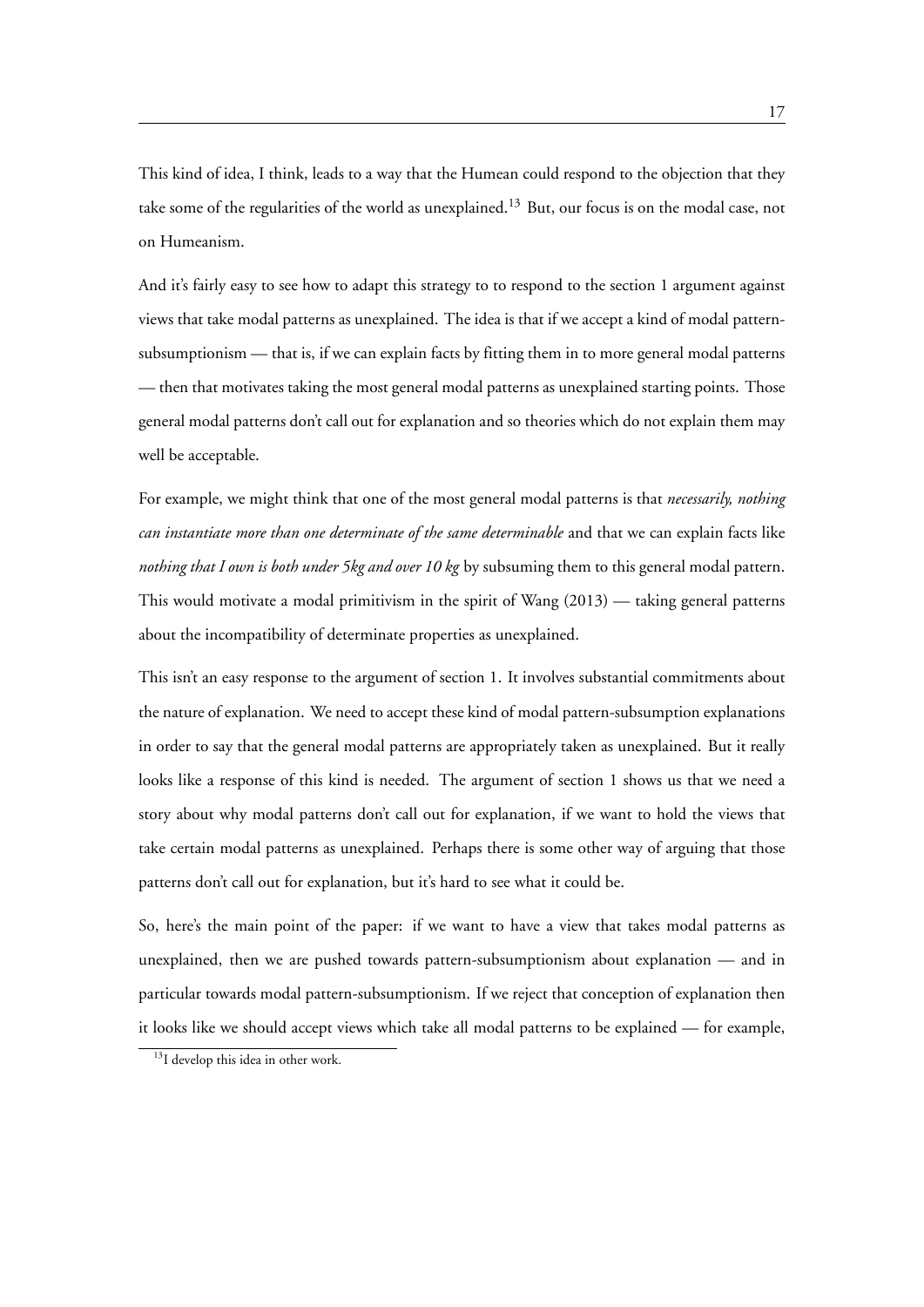views which take modal patterns to be mere symptoms of underlying facts about grounding, essence, metaphysical law, or something similar.

I'm going to end this section by considering two, very closely related, objections to this conclusion. Now perhaps these aren't objections that people would make in light of the previous discussion, since my responses to the objections will involve reiterating parts of the discussion. However, these reiterations will help clarify the nature of my argument.

Objection: Surely it is possible to accept that modal patterns are unexplained without accepting the pattern-subsumption view or anything like that. After all, every theory needs to start from somewhere — they need to take some things as unexplained. So why can't I just choose to take certain modal regularities as unexplained parts of my theory, regardless of anything to do with pattern-subsumption or conceptions of explanation?

Answer: Of course, every theory needs its starting points — some facts need to be taken as unexplained — but not every starting point is on a par. It wasn't part of my argument that theories can't take facts as unexplained. And it wasn't part of my argument that theories should take *fewer* facts as unexplained. Rather, my argument was based on the idea that there are certain *types* of facts that theories should not take as unexplained — certain types of facts that call out for explanation. Some facts are not reasonable starting points because they are the wrong type of facts to be taken as unexplained.

But, I argued, what types of facts these are depend upon our view of explanation. One way to put it is that there needs to be a kind of internal coherence of our theories — the elements of our theories that you take as unexplained should fit with our theory of explanation. And, taking modal patterns as unexplained fits with a pattern-subsumption conception of explanation, but not with others.

Objection: You say that if we reject the pattern-subsumption conception we shouldn't take modal patterns as unexplained, and that a theory which explained all modal patterns in terms of ground or essence or something similar would do better. But don't the facts about essence or ground or whatever call out for explanation?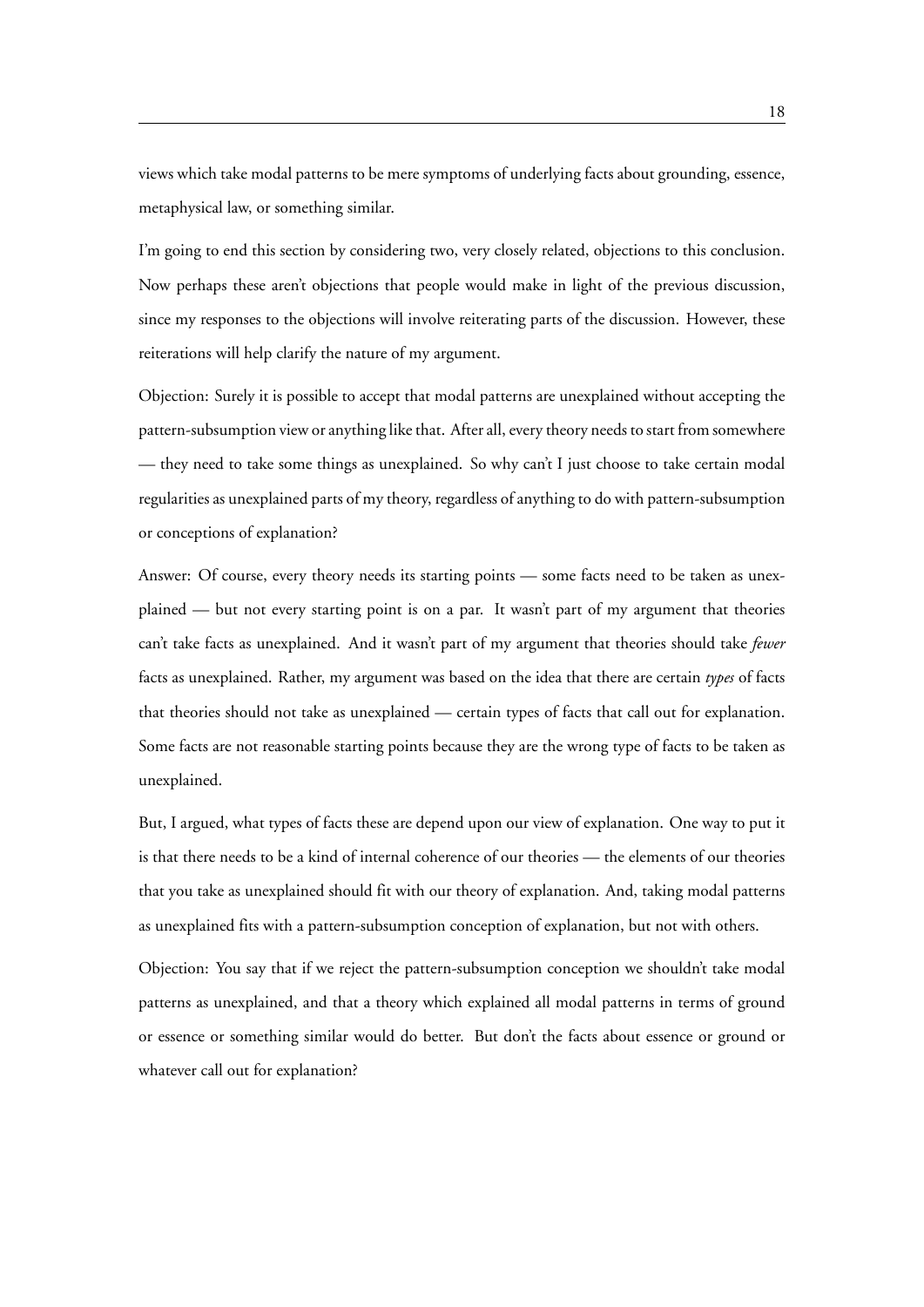Answer: No, those facts about ground or essence don't call out for explanation, as long as they are combined with the relevant theories of explanation that fit with taking those facts as unexplained. Earlier in this section we discussed how, if you thought that explanation involves showing how things follow from the laws then that motivates taking some laws as explanatory starting points, and as not calling out for explanation. Similarly, if you have a conception of metaphysical explanation where metaphysical explanation involves showing how things follow from facts about essence, then this motivates taking certain facts about essence as unexplained.

Again, every theory will have unexplained starting points, but which facts don't call out for explanation and thus are appropriate starting points will depend upon the theory of explanation.

# **4 The Choice, and which Option to Take**

Here's what I argued for: Views that take certain modal patterns as unexplained face a problem. It seems like those modal patterns call out for explanation — and that is a significant problem with theories that say that the patterns do not have an explanation. Defenders of those views have to find a way to deny that those patterns call out for explanation. I've suggested that the way that they can do this is by embracing a pattern-subsumption conception of explanation. What account of explanation we accept affects what we can appropriately take as unexplained — that is, it affects what types of facts call out for explanation. The pattern-subsumption conception allows us to say that certain general modal patterns do not call out for explanation. So, in effect, there is a choice between, on the one hand, holding the pattern-subsumption conception of explanation and consequently taking certain general patterns as unexplained, and, on the other hand, holding that all modal patterns are explained.

Along the way, we discussed there being an analogous choice in a non-modal setting. A Humean approach is naturally understood as taking certain non-modal patterns in the Humean mosaic are unexplained (though as we noted, this is somewhat controversial). In order to defend this, I suggested, we are pushed to a pattern-subsumption approach to explanation.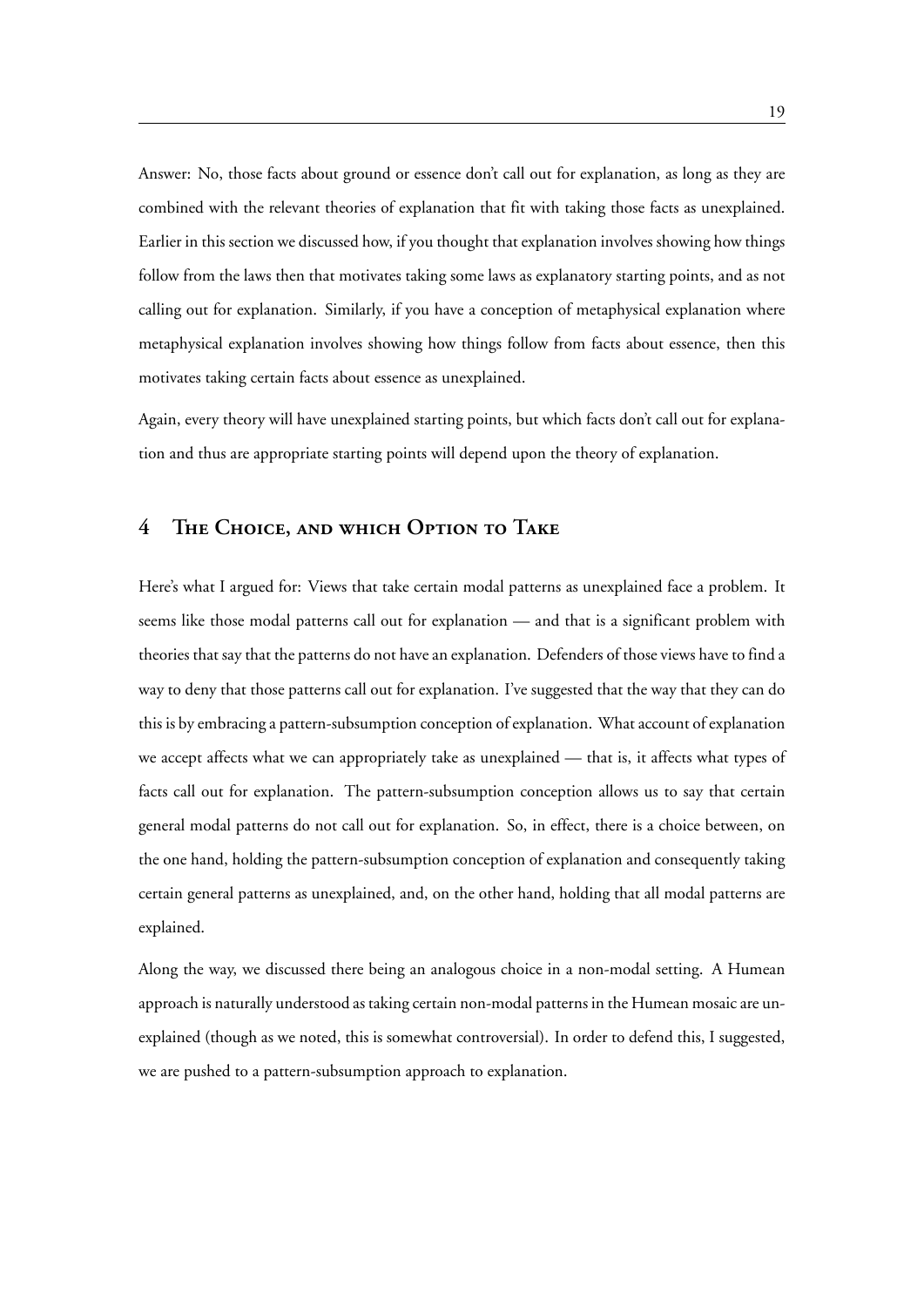There is an interesting question, then, about how these two choices interact and which option to pick in both cases. So, I'm going to end by briefly looking at a couple of considerations about which options we should take. This is all rather exploratory though, nothing here will force us to take one option over another.

Taking the two choices together we have four options. Two 'pure' views where we make the same choice in the modal and the non-modal case, and two 'mixed' views where we make a different choice. The two pure views are:

(i) Accepting that all modal patterns need to be explained. And also that all actual patterns need to be explained. For example, this view is held people who are (a) anti-Humean and who think that actual world patterns are explained by, for example, primitive laws and (b) think that all modal patterns are symptoms of facts about ground or essence.

(ii) Accepting pattern-subsumption explanation about actual world facts — and consequently that the most general patterns of the actual world are basic and unexplained. And also accept patternsubsumption explanation about modal patterns — and consequently say that the most general modal patterns are basic and unexplained. If we are extremely lax with our interpretative standards we might take this view to be in the spirit of Lewis, since he was a Humean and so took patterns in the Humean mosaic as unexplained (1986c, introduction) and also, as we discussed earlier, Lewisian modal realism takes patterns across possible worlds as unexplained. However, we can't ascribe this position to Lewis, because nothing he said about explanation suggests anything like the pattern-subsumption approach.

The two mixed views are:

(iii) Accepting that all actual patterns need to be explained — for example, by primitive laws. But accepting pattern-subsumptionist explanation about modal patterns — and consequently that the most general modal patterns are basic and unexplained.

(iv) Accepting that all modal patterns need to be explained — for example, by facts about ground or essence. But accepting pattern-subsumptionist explanation about actual patterns — and consequently that the most general actual patterns are basic and unexplained. This view is perhaps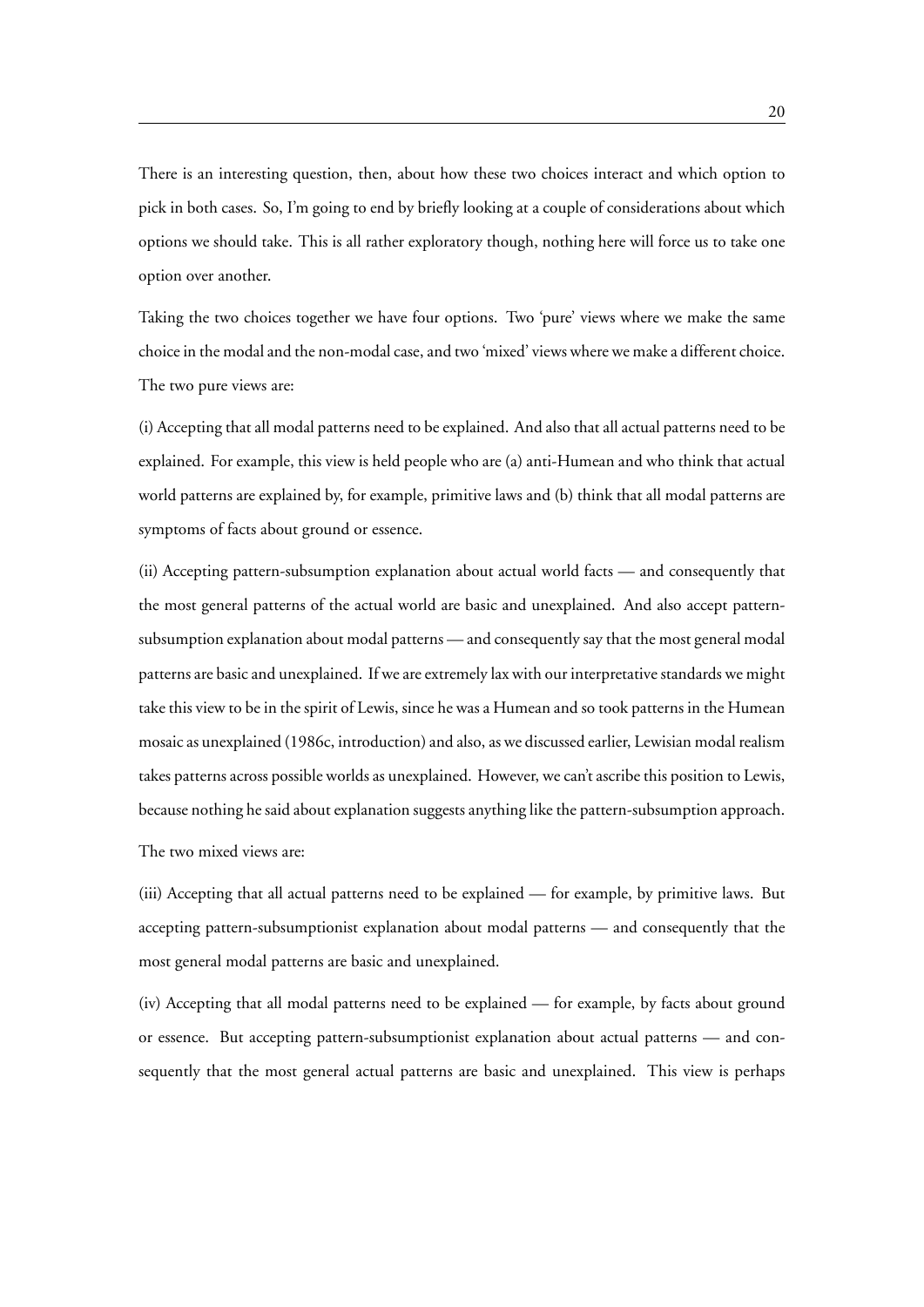accepted by some modern Humeans who explicitly reject modal formulations of Humeanism in favor of formulations in terms of grounding (Loewer, 2012; Hall, 2010; Bhogal, 2021).

Out of these four options the two mixed views are somewhat strange. They require us to treat the explanation of modal patterns very differently from the explanation of actual patterns. This is particularly strange since many of the reasons to reject the pattern-subsumption view of explanation apply equally in the modal and the actual cases. So it's a little hard to see why we would accept the pattern-subsumption conception in one case but not the other. Let's look at a few such concerns with the pattern-subsumption conception.

The first concern with the pattern-subsumption view is that it makes explanation deeply non-local. Take some typical everyday explanation. Imagine I want to explain why the window broke. You might naturally think that such an explanation should be local, in the sense that it is about what is going on in the vicinity of the window-breaking. So, for example, I explain the window breaking by citing the fact that it was hit with a rock – this is a good explanation and is local in the relevant sense.

Of course, we might be able to extend the explanation so that it tells us about things that are not in the vicinity of the window. Perhaps the reason that the rock hit the window is because it was thrown by a protestor, and the reason that they threw the rock in protest might have to do with complex features of the global economy. But still, in this case there is a chain of local interactions that lead to the rock breaking the window.

Things work differently in a pattern-subsumption explanation. Imagine I explain the breaking of the window by appealing to the rock and also the the relevant general pattern of rocks hitting windows leading to breaking. I explain the breaking by subsuming it to this general pattern. What this means, though, is that the explanation is dependent upon this general pattern holding. So, for example, if events across the other side of the world, or events in the past or future, are such that the pattern does not hold then the explanation fails to hold. So, the explanation of the window breaking here is dependent upon windows and rocks that are very distant (and not via any intermediate steps, rather,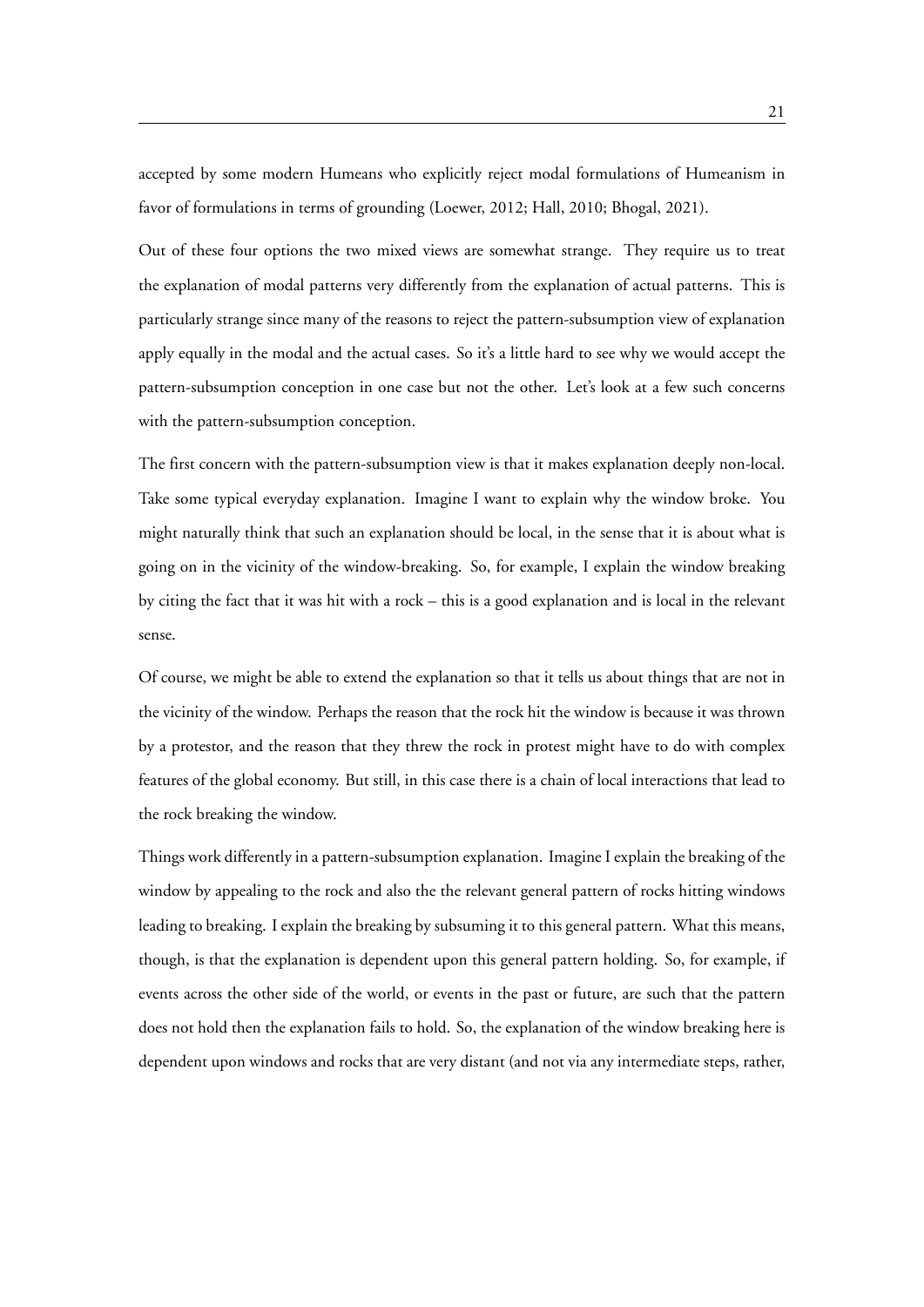there is an immediate, non-local dependence between those distant windows and this explanation). This non-locality is, for many people, a deeply unattractive feature of the view. What's going on across the other side of the world or in the far future is intuitively just irrelevant for the explanation of the window breaking *here* and *now*.

Analogous things can be said about pattern-subsumption explanation in the modal case. Imagine we try to explain why all actual differences in ethical properties go along with actual differences in physical properties in a pattern-subsumption way, by fitting it into the more general pattern that differences in ethical properties necessarily go along with differences in physical properties. Again, there is a concern that the putative explanans is intuitively irrelevant to the explanandum — we are trying to explain an actual world phenomenon, what goes on in other possible worlds is just irrelevant. If we are concerned about non-locality of pattern-subsumption explanations in the nonmodal case, then this concern seems even stronger in the modal case — what could be more non-local to us than distinct possible worlds?

A second worry with the pattern-subsumption conception is that it involves a strange kind of discontinuity. Fitting a phenomenon into a more general pattern doesn't explain unless the pattern is maximally general. So, for example, it doesn't explain why this raven is black to note that most ravens are black, or that all ravens close by are black. In fact, as we noted earlier, this just makes the situation seem even more coincidental. It is only when we appeal to the most general pattern, that all ravens are black, do we get an explanation. It's somewhat hard to see, though, why there should be this discontinuity — why fitting a phenomenon into a more general pattern is not explanatory until it suddenly is.

A third worry, and perhaps the most forceful for some people, is simply that pattern-subsumption is not dependence. People's dependence intuitions run deep — how could anything that is not dependence genuinely be explanatory? Relatedly, it's common to object to pattern-subsumption or unification approaches that they might allow explanations that run contrary to the direction of dependence (e.g. Barnes (1992), Strevens (2008, section 1.4.7)).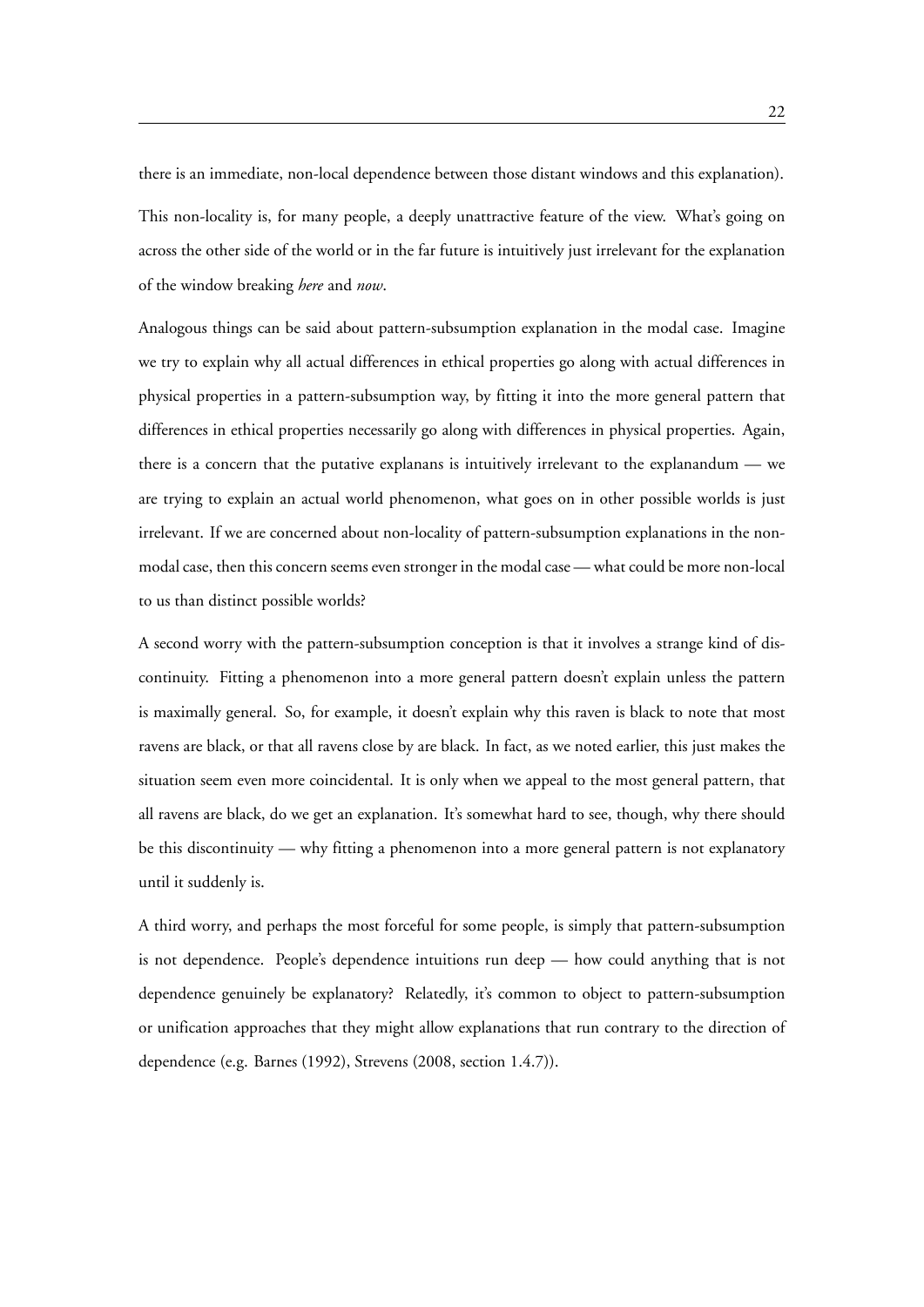All these worries apply equally to the modal and the non-modal case. So, for those who feel the force of any of these worries taking either of the mixed views seems unattractive. And of course, if you feel the force of these worries then taking view  $(i)$  – that is, accepting pattern-subsumption in both the modal and the non-modal case – is unattractive too.

Of course, though, these are not the only considerations relevant to our choices. There are pressures away from dependence-based approaches to explanation and towards pattern-subsumption approaches. These pressures typically come from suspicion with the existence of the relevant dependence relations leading us to fall back on pattern-subsumption. For example, Humeans reject the existence of nomic dependence relations, things like primitive laws or causation, for metaphysical reasons — they think we can do without such strange additions to our ontology (e.g. Beebee (2000b)) — and for epistemic reasons — they worry about how detectable such parts of the ontology would be (e.g. Earman and Roberts (2005)).

There is no reason to think that these types of considerations against dependence structure are equally forceful in the modal and the non-modal case. So, if we take these considerations to have different weight in the two cases then we might reasonably accept one of the mixed views. And if we take them to be forceful in both cases then we can reasonably accept (i). So, I think, each of the views (i)-(iv) may well be viable — but clearly there is some more pressure on the two mixed views.

But in any case, I'm not going to adjudicate between these views any further. We have seen some relevant considerations, and the reader can decide for themselves which way to go. Again, the key point is that if we want to hold a view — like certain types of modal primitivism, or Lewisian modal realism — which leaves some modal patterns as unexplained, then we need to give a story about why those patterns don't call out for explanation. And it looks like the accepting a pattern-subsumption view of explanation is a way to do that. Whether this is an option we are willing to take depends upon how we weight the considerations we have just seen and whether are are willing to accept the pattern-subsumption approach.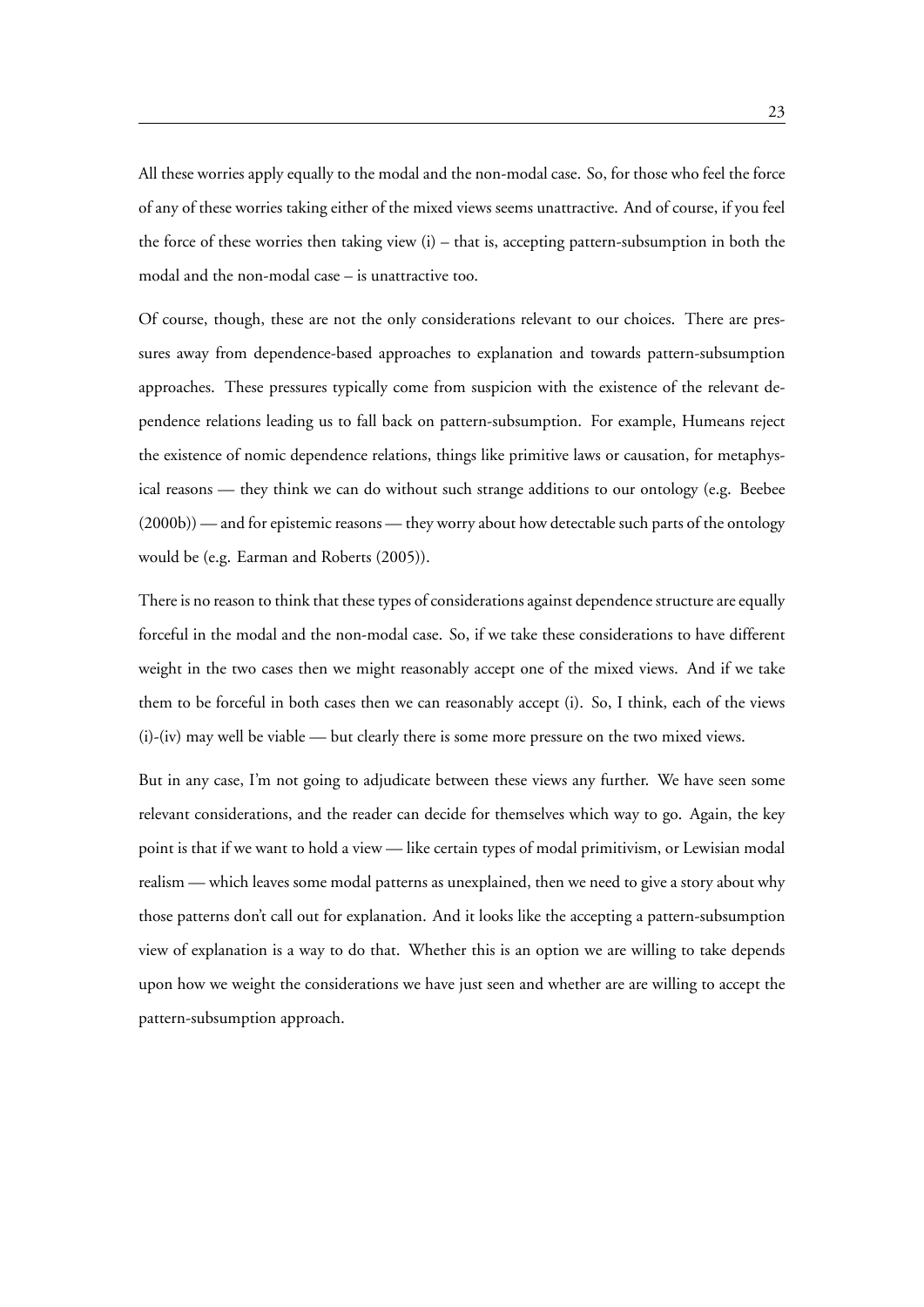# **References**

- Armstrong, D. M. (1989). *A Combinatorial Theory of Possibility*. Cambridge: Cambridge University Press.
- Baras, D. (2019). Why Do Certain States of Affairs Call Out for Explanation? A Critique of Two Horwichian Accounts. *Philosophia 47*(5), 1405–1419.
- Barnes, E. (1992). Explanatory unification and the problem of asymmetry. *Philosophy of Science 59*(4), 558–571.
- Beebee, H. (2000a). The non-governing conception of laws of nature. *Philosophical and Phenomenological Research*.
- Beebee, H. (2000b). The Non-Governing Conception of Laws of Nature. *Philosophy and Phenomenological Research 61*, 571–594.
- Bhogal, H. (2020). Coincidences and the grain of explanation. *Philosophy and Phenomenological Research 100*(3), 677–694.
- Bhogal, H. (2021). Nomothetic Explanation and Humeanism About Laws of Nature. In *Oxford Studies in Metaphysics, volume 12*. OUP.
- Craver, C. F. (2006). When mechanistic models explain. *Synthese 153*(3), 355–376.
- Earman, J. and J. Roberts (2005). Contact with the nomic: A challenge for Deniers of Humean Supervenience about laws of nature part II: The epistemological argument for Humean Supervenience. *Philosophy and Phenomenological …*.
- Ellis, B. (2007). *Scientific Essentialism*. Cambridge University Press.
- Fine, K. (1994). Essence and Modality: The Second Philosophical Perspectives Lecture. *Philosophical Perspectives 8*, 1–16.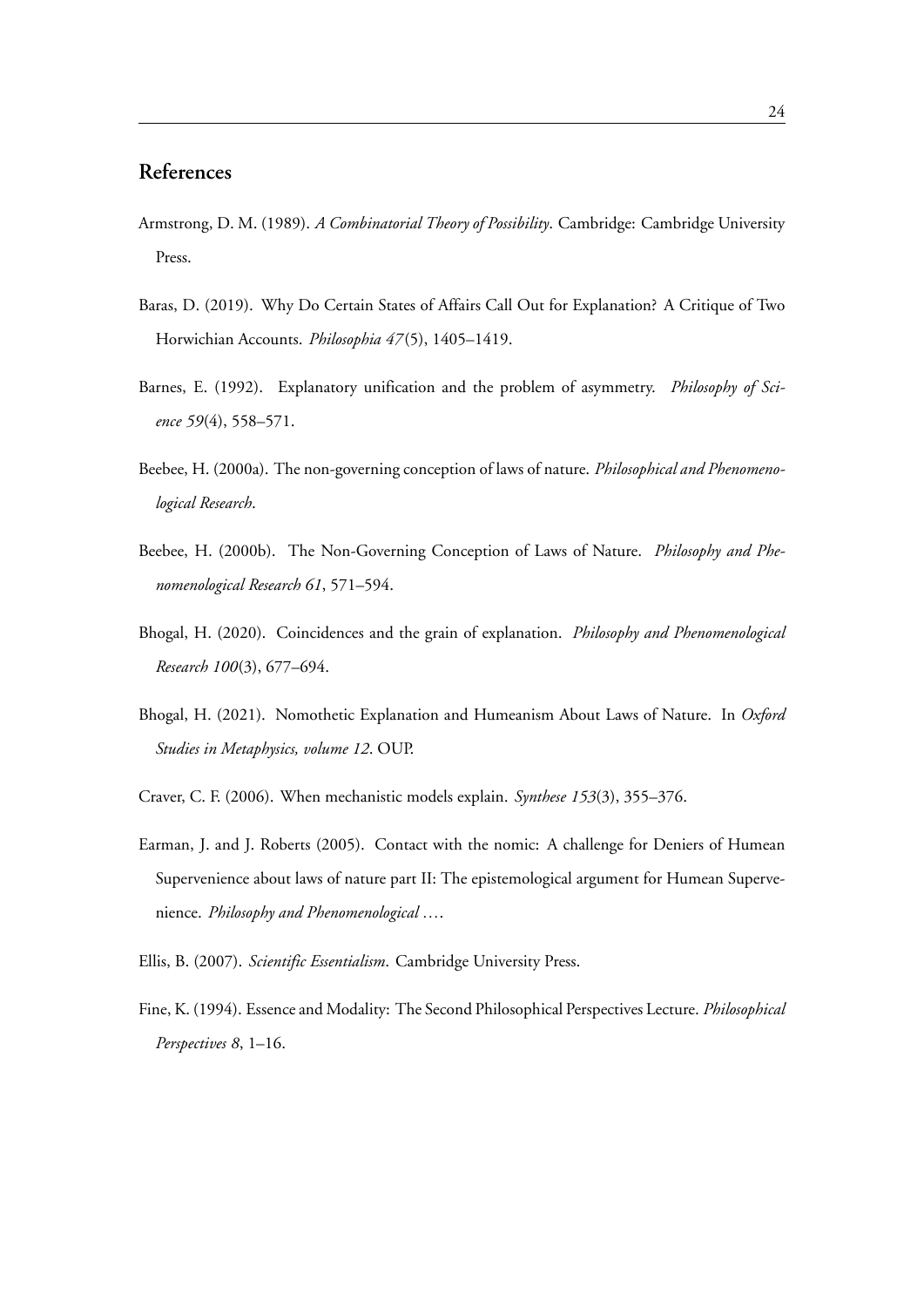Forbes, G. (1989). *Languages of Possibility: An Essay in Philosophical Logic*. Blackwell.

- Foster, J. (1982). Induction, explanation, and natural necessity. *Proceedings of the Aristotelian Society 83*(n/a), 87–101.
- Friedman, M. (1974). Explanation and Scientific Understanding. *The Journal of Philosophy 71*(1), 5–19.
- Hall, N. (2010). Humean Reductionism About Laws of Nature.
- Hempel, C. (1965). *Aspects of Scientific Explanation and Other Essays in the Philosophy of Science*. The Free Press.
- Kim, J. (1993). *Supervenience and Mind: Selected Philosophical Essays*. Cambridge University Press.
- Kitcher, P. (1981). Explanatory unification. *Philosophy of Science 48*(4), 507–531.
- Kovacs, D. M. (2020). Metaphysically explanatory unification. *Philosophical Studies 177*(6), 1659– 1683.
- Lando, T. (2017). Coincidence and common cause. *Noûs 51*(1), 132–151.
- Lewis, D. (1986a). Causal explanation. In D. Lewis (Ed.), *Philosophical Papers Vol. Ii*, pp. 214–240. Oxford University Press.
- Lewis, D. (1986b). *On the Plurality of Worlds*. London: Blackwell.
- Lewis, D. (1986c). *Philosophical Papers, Volume 2*. Philosophical Papers, Volume 2. Oxford: Oxford University Press.
- Loewer, B. (1996). Humean supervenience. *Philosophical Topics 24*(1), 101–127.
- Loewer, B. (2012). Two accounts of laws and time. *Philosophical Studies 160*(1), 115–137.
- Machamer, P., L. Darden, and C. F. Craver (2000). Thinking about mechanisms. *Philosophy of Science 67*(1), 1–25.